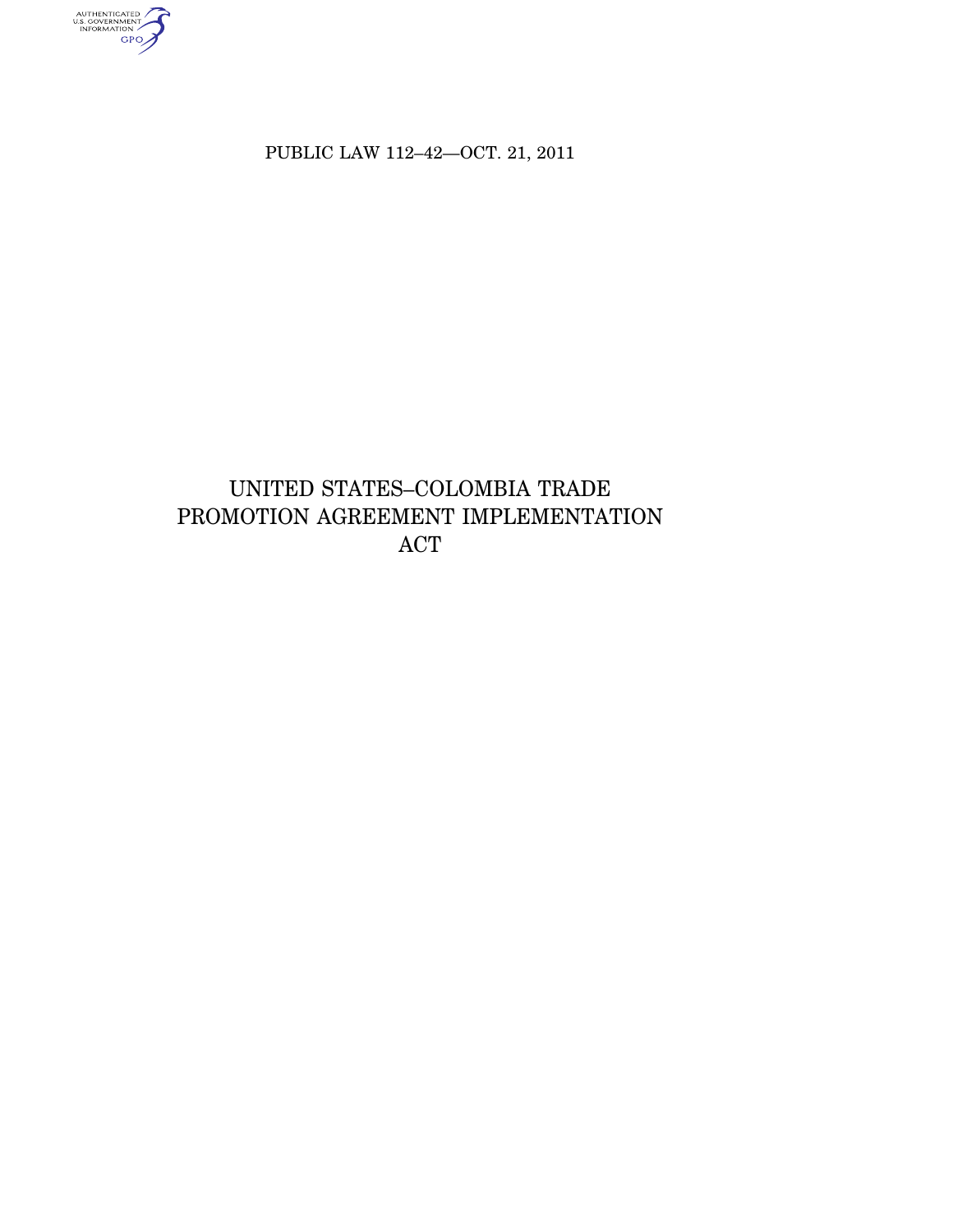## Public Law 112–42 112th Congress

## An Act

Oct. 21, 2011 [H.R. 3078]

To implement the United States–Colombia Trade Promotion Agreement.

*Be it enacted by the Senate and House of Representatives of the United States of America in Congress assembled,* 

United States– Colombia Trade Promotion Agreement Implementation Act. 19 USC 3805 note.

## **SECTION 1. SHORT TITLE; TABLE OF CONTENTS.**

(a) SHORT TITLE.—This Act may be cited as the ''United States– Colombia Trade Promotion Agreement Implementation Act''.

(b) TABLE OF CONTENTS.—The table of contents for this Act is as follows:

Sec. 1. Short title; table of contents.

Sec. 2. Purposes.

## Sec. 3. Definitions.

#### TITLE I—APPROVAL OF, AND GENERAL PROVISIONS RELATING TO, THE AGREEMENT

- Sec. 101. Approval and entry into force of the Agreement.
- Sec. 102. Relationship of the Agreement to United States and State law.
- Sec. 103. Implementing actions in anticipation of entry into force and initial regulations.
- Sec. 104. Consultation and layover provisions for, and effective date of, proclaimed actions.
- Sec. 105. Administration of dispute settlement proceedings.
- Sec. 106. Arbitration of claims.
- Sec. 107. Effective dates; effect of termination.

#### TITLE II—CUSTOMS PROVISIONS

- Sec. 201. Tariff modifications.
- Sec. 202. Additional duties on certain agricultural goods.
- Sec. 203. Rules of origin.
- Sec. 204. Customs user fees.
- Sec. 205. Disclosure of incorrect information; false certifications of origin; denial of preferential tariff treatment.
	- Sec. 206. Reliquidation of entries.
	- Sec. 207. Recordkeeping requirements.
- Sec. 208. Enforcement relating to trade in textile or apparel goods.
	- Sec. 209. Regulations.

#### TITLE III—RELIEF FROM IMPORTS

Sec. 301. Definitions.

#### Subtitle A—Relief From Imports Benefitting From the Agreement

- Sec. 311. Commencing of action for relief.
- Sec. 312. Commission action on petition.
- Sec. 313. Provision of relief.
- Sec. 314. Termination of relief authority.
- Sec. 315. Compensation authority.
- Sec. 316. Confidential business information.

### Subtitle B—Textile and Apparel Safeguard Measures

Sec. 321. Commencement of action for relief.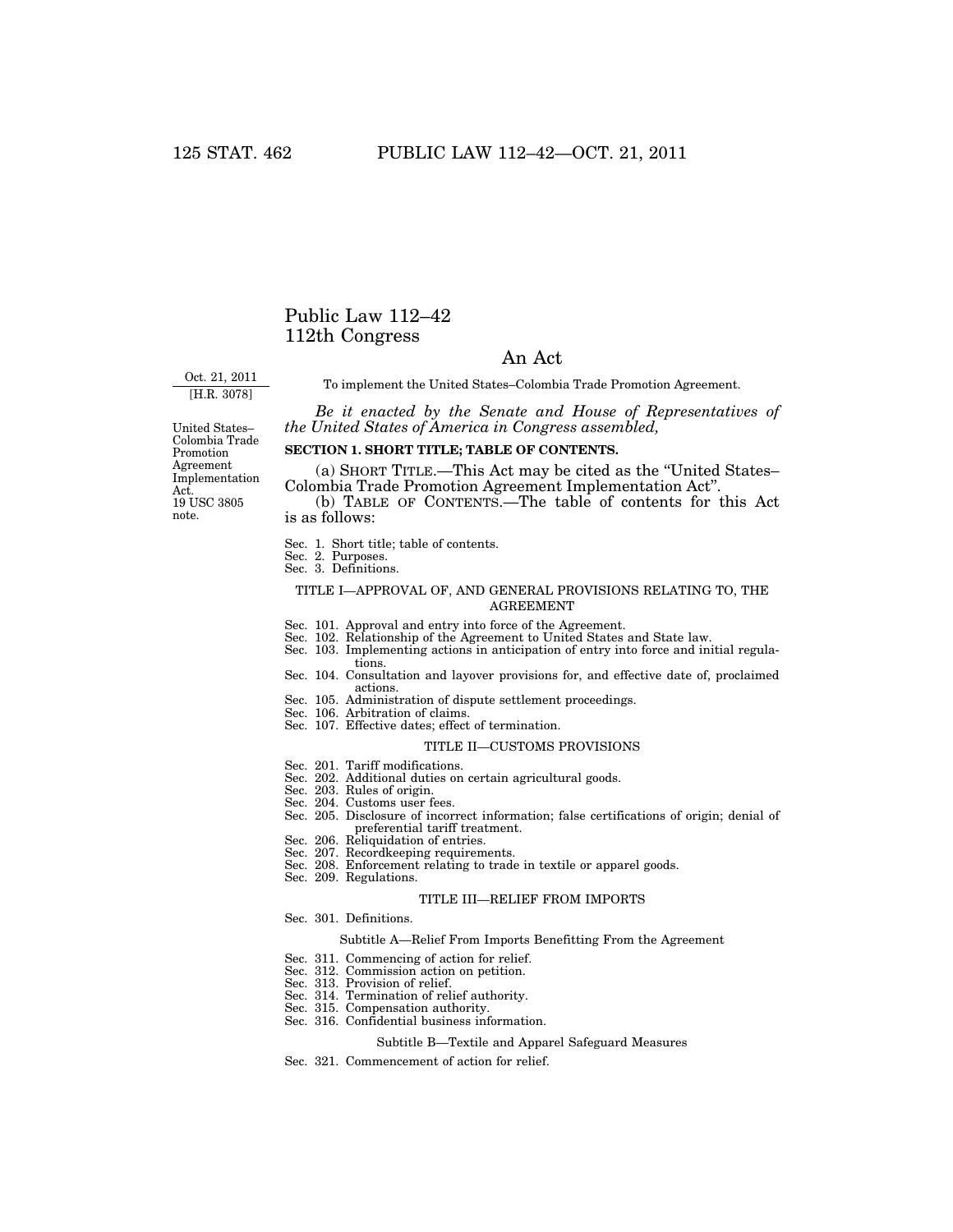- Sec. 322. Determination and provision of relief. Sec. 323. Period of relief. Sec. 324. Articles exempt from relief.
- 
- 
- Sec. 325. Rate after termination of import relief. Sec. 326. Termination of relief authority.
- Sec. 327. Compensation authority. Sec. 328. Confidential business information.
	-

Subtitle C—Cases Under Title II of the Trade Act of 1974

Sec. 331. Findings and action on Colombian articles.

#### TITLE IV—PROCUREMENT

Sec. 401. Eligible products.

#### TITLE V—EXTENSION OF ANDEAN TRADE PREFERENCE ACT

Sec. 501. Extension of Andean Trade Preference Act.

#### TITLE VI—OFFSETS

Sec. 601. Elimination of certain NAFTA customs fees exemption. Sec. 602. Extension of customs user fees. Sec. 603. Time for payment of corporate estimated taxes.

#### **SEC. 2. PURPOSES.**

The purposes of this Act are—

 $(1)$  to approve and implement the free trade agreement between the United States and Colombia entered into under the authority of section 2103(b) of the Bipartisan Trade Promotion Authority Act of 2002 (19 U.S.C. 3803(b));

(2) to strengthen and develop economic relations between the United States and Colombia for their mutual benefit;

(3) to establish free trade between the United States and Colombia through the reduction and elimination of barriers to trade in goods and services and to investment; and

(4) to lay the foundation for further cooperation to expand and enhance the benefits of the Agreement.

### **SEC. 3. DEFINITIONS.**

In this Act:

(1) AGREEMENT.—The term "Agreement" means the United States–Colombia Trade Promotion Agreement approved by Congress under section 101(a)(1).

(2) COMMISSION.—The term ''Commission'' means the United States International Trade Commission.

(3) HTS.-The term "HTS" means the Harmonized Tariff Schedule of the United States.

(4) TEXTILE OR APPAREL GOOD.—The term ''textile or apparel good'' means a good listed in the Annex to the Agreement on Textiles and Clothing referred to in section  $101(\bar{d})(4)$ of the Uruguay Round Agreements Act  $(19 \text{ U.S.C. } 3511\text{ (d)}(4))$ , other than a good listed in Annex 3-C of the Agreement.

# **TITLE I—APPROVAL OF, AND GENERAL PROVISIONS RELATING TO, THE AGREEMENT**

#### **SEC. 101. APPROVAL AND ENTRY INTO FORCE OF THE AGREEMENT.**

(a) APPROVAL OF AGREEMENT AND STATEMENT OF ADMINISTRA-TIVE ACTION.—Pursuant to section 2105 of the Bipartisan Trade Promotion Authority Act of 2002 (19 U.S.C. 3805) and section 151 of the Trade Act of 1974 (19 U.S.C. 2191), Congress approves—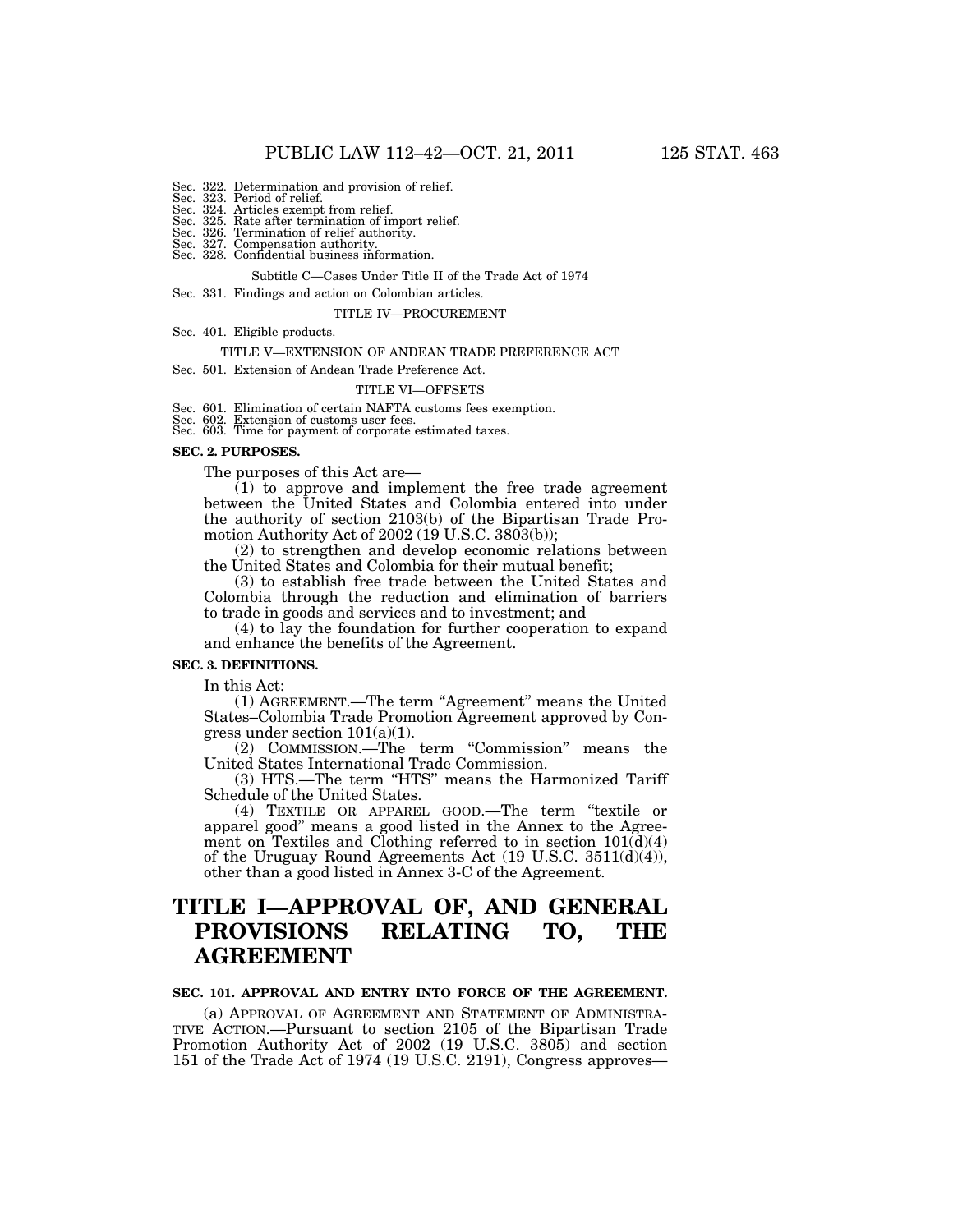(1) the United States–Colombia Trade Promotion Agreement entered into on November 22, 2006, with the Government of Colombia, as amended on June 28, 2007, by the United States and Colombia, and submitted to Congress on October 3, 2011; and

(2) the statement of administrative action proposed to implement the Agreement that was submitted to Congress on October 3, 2011.<br>(b) CONDITIONS FOR ENTRY INTO FORCE OF THE AGREEMENT.—

At such time as the President determines that Colombia has taken measures necessary to comply with those provisions of the Agreement that are to take effect on the date on which the Agreement enters into force, the President is authorized to exchange notes with the Government of Colombia providing for the entry into force, on or after January 1, 2012, of the Agreement with respect to the United States.

#### **SEC. 102. RELATIONSHIP OF THE AGREEMENT TO UNITED STATES AND STATE LAW.**

(a) RELATIONSHIP OF AGREEMENT TO UNITED STATES LAW.— (1) UNITED STATES LAW TO PREVAIL IN CONFLICT.—No provi-

sion of the Agreement, nor the application of any such provision to any person or circumstance, which is inconsistent with any law of the United States shall have effect.

(2) CONSTRUCTION.—Nothing in this Act shall be construed—

(A) to amend or modify any law of the United States, or

(B) to limit any authority conferred under any law of the United States,

unless specifically provided for in this Act.<br>(b) RELATIONSHIP OF AGREEMENT TO STATE LAW.—

 $(1)$  LEGAL CHALLENGE.—No State law, or the application thereof, may be declared invalid as to any person or circumstance on the ground that the provision or application is inconsistent with the Agreement, except in an action brought by the United States for the purpose of declaring such law or application invalid.

 $(2)$  DEFINITION OF STATE LAW.—For purposes of this subsection, the term "State law" includes-

(A) any law of a political subdivision of a State; and

(B) any State law regulating or taxing the business of insurance.

(c) EFFECT OF AGREEMENT WITH RESPECT TO PRIVATE REM-<br>EDIES.—No person other than the United States—

(1) shall have any cause of action or defense under the Agreement or by virtue of congressional approval thereof; or

(2) may challenge, in any action brought under any provision of law, any action or inaction by any department, agency, or other instrumentality of the United States, any State, or any political subdivision of a State, on the ground that such action or inaction is inconsistent with the Agreement.

#### **SEC. 103. IMPLEMENTING ACTIONS IN ANTICIPATION OF ENTRY INTO FORCE AND INITIAL REGULATIONS.**

(a) IMPLEMENTING ACTIONS.—

(1) PROCLAMATION AUTHORITY.—After the date of the enactment of this Act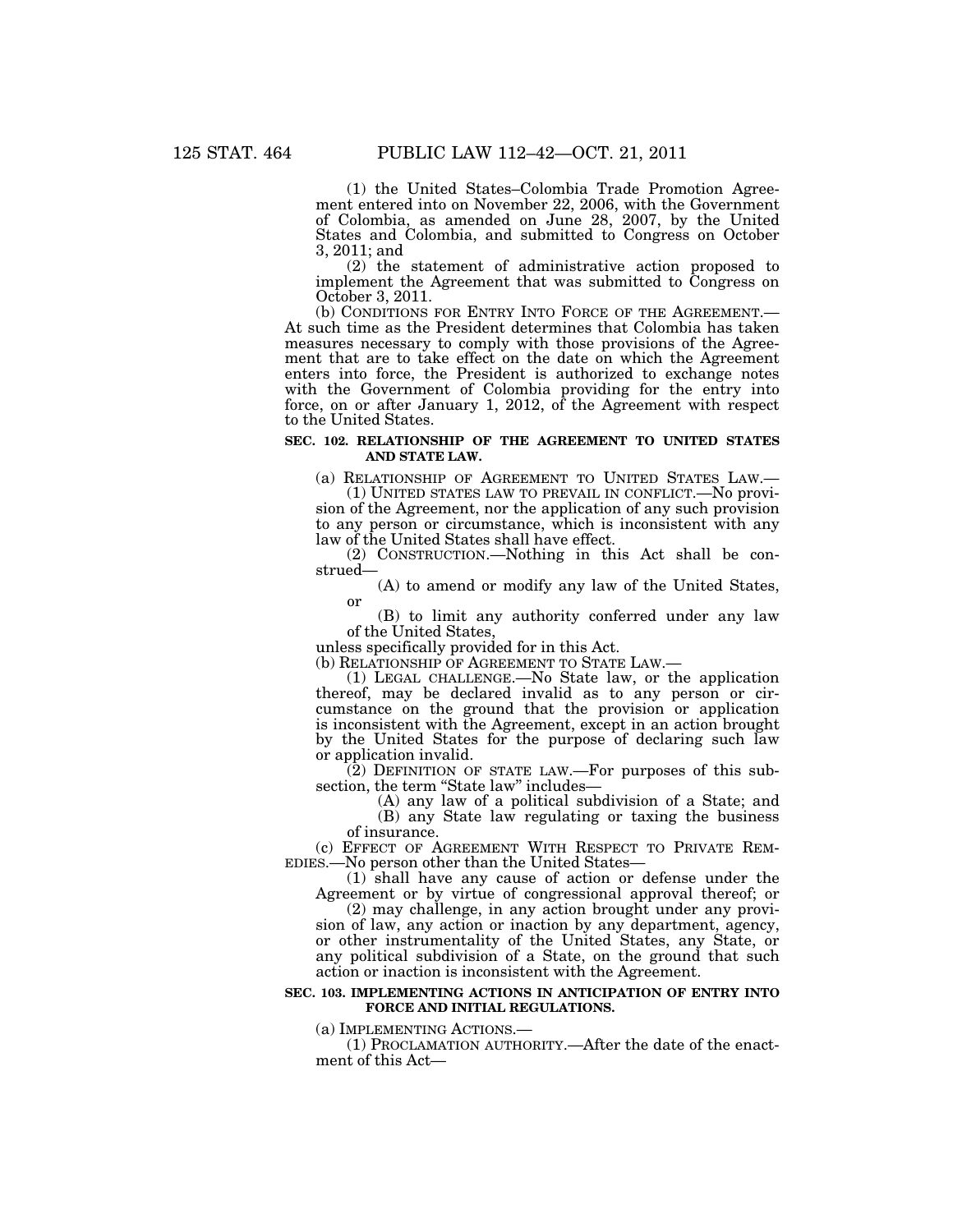(A) the President may proclaim such actions, and

(B) other appropriate officers of the United States Government may issue such regulations,

as may be necessary to ensure that any provision of this Act, or amendment made by this Act, that takes effect on the date on which the Agreement enters into force is appropriately implemented on such date, but no such proclamation or regulation may have an effective date earlier than the date on which the Agreement enters into force.

(2) EFFECTIVE DATE OF CERTAIN PROCLAIMED ACTIONS.— Any action proclaimed by the President under the authority of this Act that is not subject to the consultation and layover provisions under section 104 may not take effect before the 15th day after the date on which the text of the proclamation is published in the Federal Register.

(3) WAIVER OF 15-DAY RESTRICTION.—The 15-day restriction contained in paragraph (2) on the taking effect of proclaimed actions is waived to the extent that the application of such restriction would prevent the taking effect on the date on which the Agreement enters into force of any action proclaimed under this section.

Deadlines.

(b) INITIAL REGULATIONS.—Initial regulations necessary or appropriate to carry out the actions required by or authorized under this Act or proposed in the statement of administrative action submitted under section  $101(a)(2)$  to implement the Agreement shall, to the maximum extent feasible, be issued within 1 year after the date on which the Agreement enters into force. In the case of any implementing action that takes effect on a date after the date on which the Agreement enters into force, initial regulations to carry out that action shall, to the maximum extent feasible, be issued within 1 year after such effective date.

#### **SEC. 104. CONSULTATION AND LAYOVER PROVISIONS FOR, AND EFFEC-** President. **TIVE DATE OF, PROCLAIMED ACTIONS.**

If a provision of this Act provides that the implementation of an action by the President by proclamation is subject to the consultation and layover requirements of this section, such action may be proclaimed only if—

(1) the President has obtained advice regarding the proposed action from—

(A) the appropriate advisory committees established under section 135 of the Trade Act of 1974 (19 U.S.C. 2155); and

(B) the Commission;

(2) the President has submitted to the Committee on Reports. Finance of the Senate and the Committee on Ways and Means of the House of Representatives a report that sets forth—

(A) the action proposed to be proclaimed and the reasons therefor; and

(B) the advice obtained under paragraph (1);

(3) a period of 60 calendar days, beginning on the first day on which the requirements set forth in paragraphs (1) and (2) have been met, has expired; and

(4) the President has consulted with the committees referred to in paragraph (2) regarding the proposed action during the period referred to in paragraph (3).

Time period.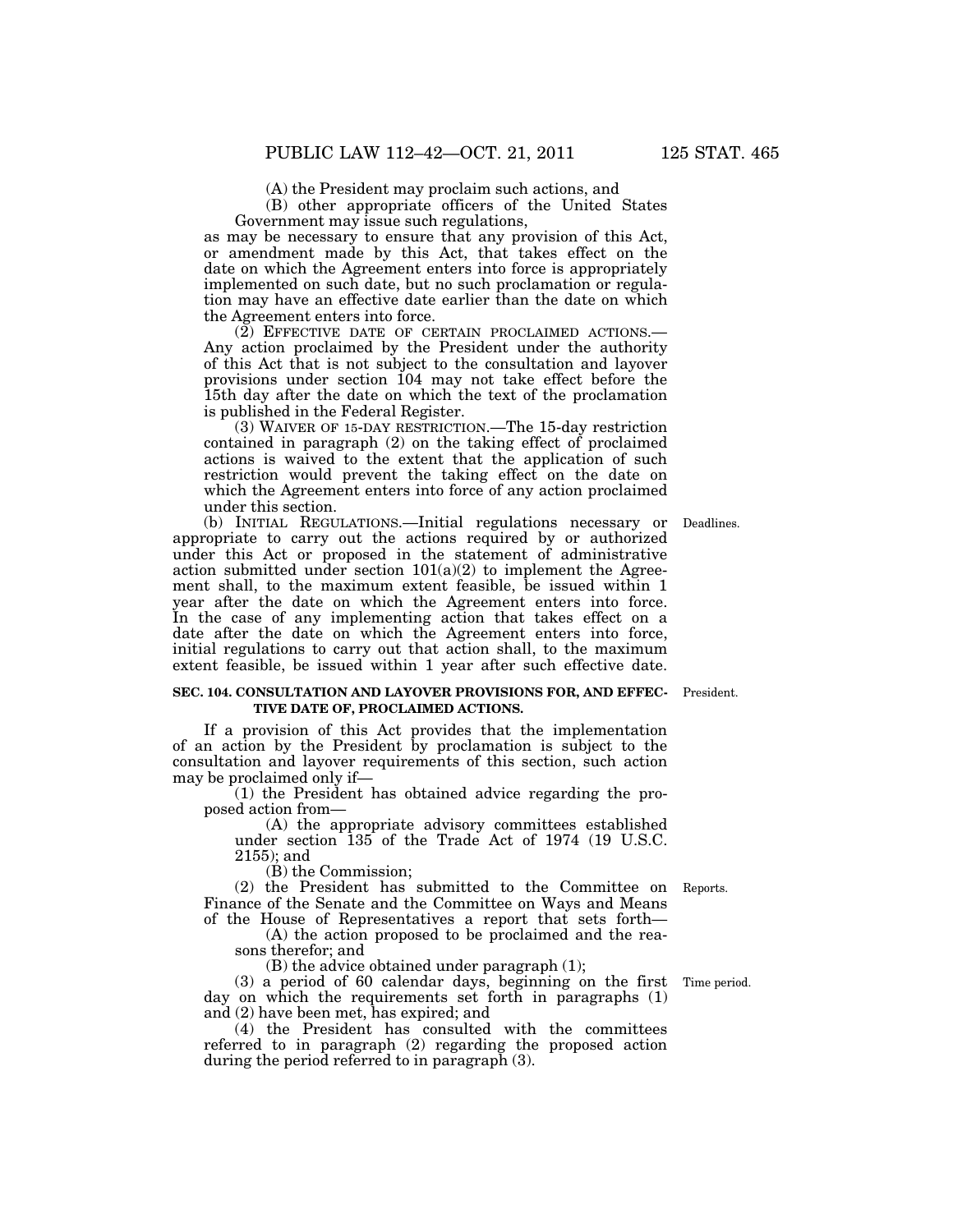## **SEC. 105. ADMINISTRATION OF DISPUTE SETTLEMENT PROCEEDINGS.**

President.

(a) ESTABLISHMENT OR DESIGNATION OF OFFICE.—The President is authorized to establish or designate within the Department of Commerce an office that shall be responsible for providing administrative assistance to panels established under chapter 21 of the Agreement. The office shall not be considered to be an agency for purposes of section 552 of title 5, United States Code.

(b) AUTHORIZATION OF APPROPRIATIONS.—There are authorized to be appropriated for each fiscal year after fiscal year 2011 to the Department of Commerce up to \$262,500 for the establishment and operations of the office established or designated under subsection (a) and for the payment of the United States share of the expenses of panels established under chapter 21 of the Agreement.

#### **SEC. 106. ARBITRATION OF CLAIMS.**

The United States is authorized to resolve any claim against the United States covered by article  $10.16.1(a)(i)(C)$  or article 10.16.1(b)(i)(C) of the Agreement, pursuant to the Investor-State Dispute Settlement procedures set forth in section B of chapter 10 of the Agreement.

### **SEC. 107. EFFECTIVE DATES; EFFECT OF TERMINATION.**

(a) EFFECTIVE DATES.—Except as provided in subsection (b) and title V, this Act and the amendments made by this Act take effect on the date on which the Agreement enters into force.

(b) EXCEPTIONS.—

(1) IN GENERAL.—Sections 1 through 3, this title, and title VI take effect on the date of the enactment of this Act.

Applicability.

(2) CERTAIN AMENDATORY PROVISIONS.—The amendments made by sections 204, 205, 207, and 401 of this Act take effect on the date of the enactment of this Act and apply with respect to Colombia on the date on which the Agreement enters into force.

(c) TERMINATION OF THE AGREEMENT.—On the date on which the Agreement terminates, this Act (other than this subsection and titles V and VI) and the amendments made by this Act (other than the amendments made by titles V and VI) shall cease to have effect.

## **TITLE II—CUSTOMS PROVISIONS**

## **SEC. 201. TARIFF MODIFICATIONS.**

President.

(a) TARIFF MODIFICATIONS PROVIDED FOR IN THE AGREEMENT.— (1) PROCLAMATION AUTHORITY.—The President may pro-

claim—

- (A) such modifications or continuation of any duty,
- (B) such continuation of duty-free or excise treatment,

or

(C) such additional duties,

as the President determines to be necessary or appropriate to carry out or apply articles 2.3, 2.5, 2.6, and 3.3.13, and Annex 2.3, of the Agreement.

(2) EFFECT ON GSP STATUS.—Notwithstanding section 502(a)(1) of the Trade Act of 1974 (19 U.S.C. 2462(a)(1)), the President shall, on the date on which the Agreement enters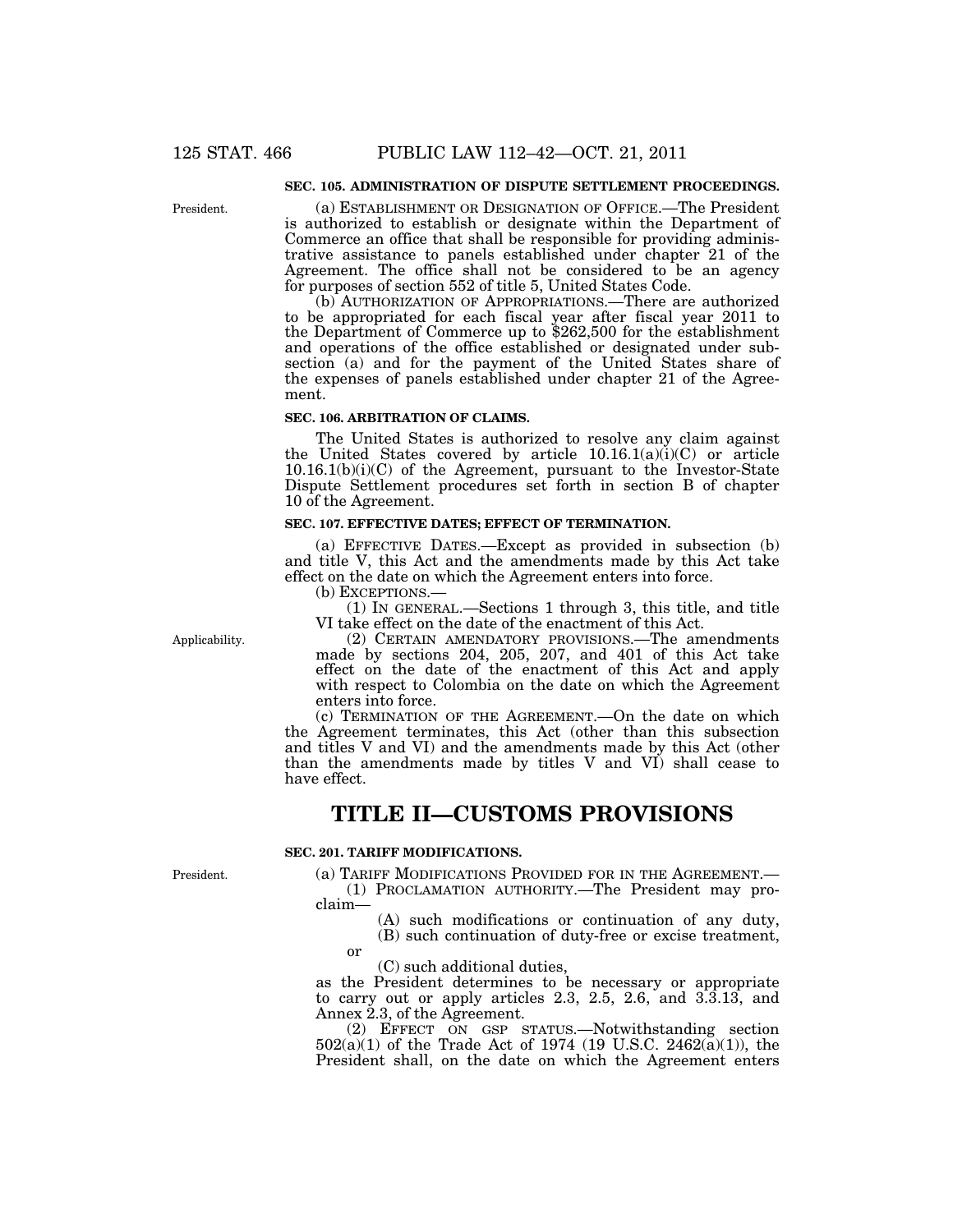into force, terminate the designation of Colombia as a beneficiary developing country for purposes of title V of the Trade Act of 1974 (19 U.S.C. 2461 et seq.).

(3) EFFECT ON ATPA STATUS.—Notwithstanding section 203(a)(1) of the Andean Trade Preference Act (19 U.S.C.  $3202(a)(1)$ , the President shall, on the date on which the Agreement enters into force, terminate the designation of Colombia as a beneficiary country for purposes of that Act.

(b) OTHER TARIFF MODIFICATIONS.—Subject to the consultation and layover provisions of section 104, the President may proclaim— (1) such modifications or continuation of any duty,

(2) such modifications as the United States may agree to with Colombia regarding the staging of any duty treatment set forth in Annex 2.3 of the Agreement,

(3) such continuation of duty-free or excise treatment, or (4) such additional duties,

as the President determines to be necessary or appropriate to maintain the general level of reciprocal and mutually advantageous concessions with respect to Colombia provided for by the Agreement.

(c) CONVERSION TO AD VALOREM RATES.—For purposes of subsections (a) and (b), with respect to any good for which the base rate in the Schedule of the United States to Annex 2.3 of the Agreement is a specific or compound rate of duty, the President may substitute for the base rate an ad valorem rate that the President determines to be equivalent to the base rate.

(d) TARIFF RATE QUOTAS.—In implementing the tariff rate President. quotas set forth in Appendix I to the General Notes to the Schedule of the United States to Annex 2.3 of the Agreement, the President shall take such action as may be necessary to ensure that imports of agricultural goods do not disrupt the orderly marketing of commodities in the United States.

#### **SEC. 202. ADDITIONAL DUTIES ON CERTAIN AGRICULTURAL GOODS.**

(a) DEFINITIONS.—In this section:

(1) APPLICABLE NTR (MFN) RATE OF DUTY.—The term "applicable NTR (MFN) rate of duty" means, with respect to a safeguard good, a rate of duty equal to the lowest of—

(A) the base rate in the Schedule of the United States to Annex 2.3 of the Agreement;

(B) the column 1 general rate of duty that would, on the day before the date on which the Agreement enters into force, apply to a good classifiable in the same 8 digit subheading of the HTS as the safeguard good; or

(C) the column 1 general rate of duty that would, at the time the additional duty is imposed under subsection (b), apply to a good classifiable in the same 8-digit subheading of the HTS as the safeguard good.

(2) SCHEDULE RATE OF DUTY.—The term ''schedule rate of duty'' means, with respect to a safeguard good, the rate of duty for that good that is set forth in the Schedule of the United States to Annex 2.3 of the Agreement.

(3) SAFEGUARD GOOD.—The term ''safeguard good'' means a good—

(A) that is included in the Schedule of the United States to Annex 2.18 of the Agreement;

(B) that qualifies as an originating good under section 203, except that operations performed in or material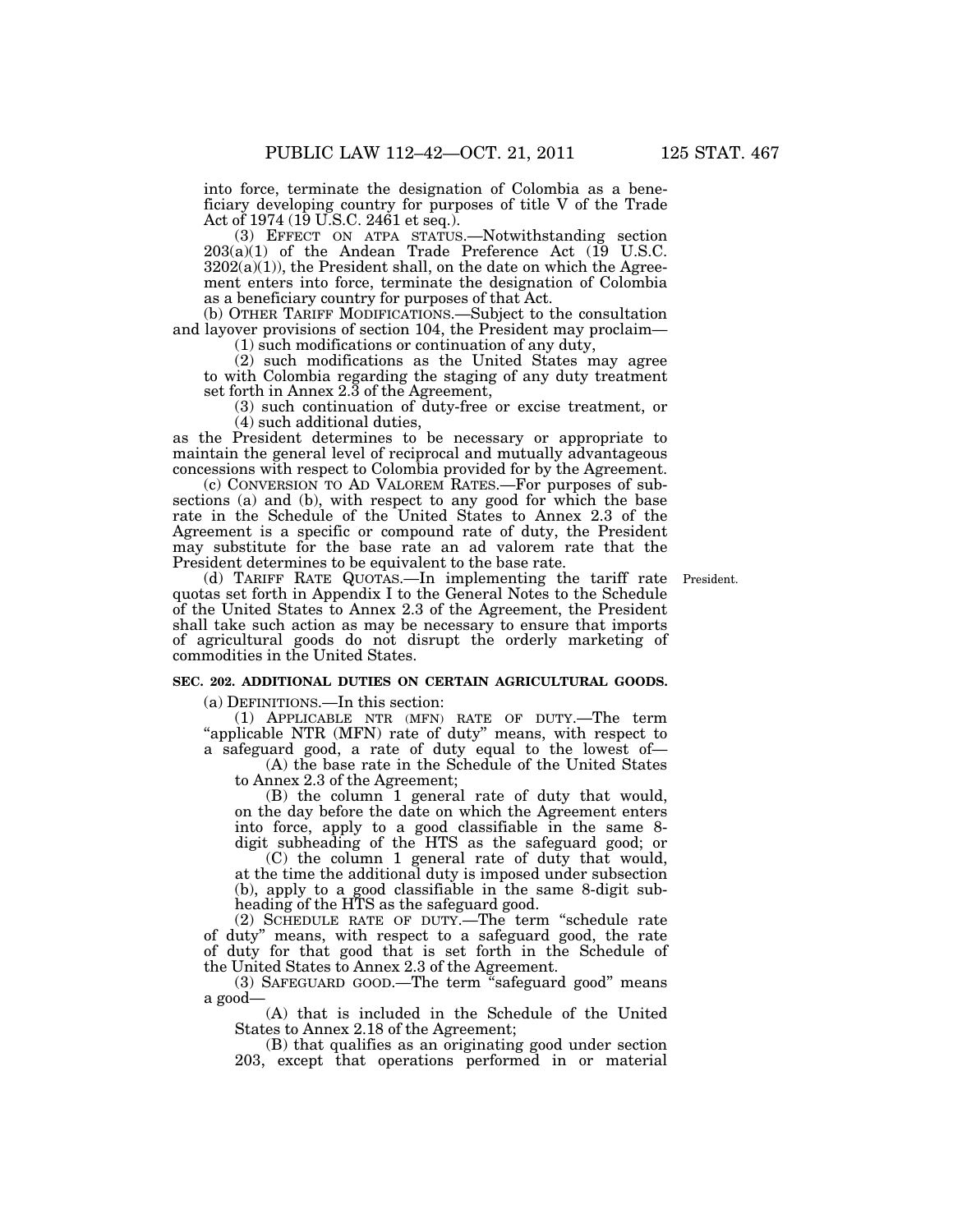obtained from the United States shall be considered as if the operations were performed in, or the material was obtained from, a country that is not a party to the Agreement; and

(C) for which a claim for preferential tariff treatment under the Agreement has been made.

(4) YEAR 1 OF THE AGREEMENT.—The term ''year 1 of the Agreement'' means the period beginning on the date, in a calendar year, on which the Agreement enters into force and ending on December 31 of that calendar year.

(5) YEARS OTHER THAN YEAR 1 OF THE AGREEMENT.—Any reference to a year of the Agreement subsequent to year 1 of the Agreement shall be deemed to be a reference to the corresponding calendar year in which the Agreement is in force.<br>(b) ADDITIONAL DUTIES ON SAFEGUARD GOODS.—

 $(1)$  In GENERAL.—In addition to any duty proclaimed under subsection (a) or (b) of section 201, the Secretary of the Treasury shall assess a duty, in the amount determined under paragraph (2), on a safeguard good imported into the United States in a calendar year if the Secretary determines that, prior to such importation, the total volume of that safeguard good that is imported into the United States in that calendar year exceeds 140 percent of the volume that is provided for that safeguard good in the corresponding year in the applicable table contained in Appendix I of the General Notes to the Schedule of the United States to Annex 2.3 of the Agreement. For purposes of this subsection, year 1 in the table means year 1 of the Agreement.

(2) CALCULATION OF ADDITIONAL DUTY.—The additional duty on a safeguard good under this subsection shall be—

(A) in year 1 of the Agreement through year 4 of the Agreement, an amount equal to 100 percent of the excess of the applicable NTR (MFN) rate of duty over the schedule rate of duty;

(B) in year 5 of the Agreement through year 7 of the Agreement, an amount equal to 75 percent of the excess of the applicable NTR (MFN) rate of duty over the schedule rate of duty; and

(C) in year 8 of the Agreement through year 9 of the Agreement, an amount equal to 50 percent of the excess of the applicable NTR (MFN) rate of duty over the schedule rate of duty.

(3) NOTICE.—Not later than 60 days after the date on which the Secretary of the Treasury first assesses an additional duty in a calendar year on a good under this subsection, the Secretary shall notify the Government of Colombia in writing of such action and shall provide to that Government data supporting the assessment of the additional duty.

(c) EXCEPTIONS.—No additional duty shall be assessed on a good under subsection (b) if, at the time of entry, the good is subject to import relief under—

(1) subtitle A of title III of this Act; or

(2) chapter 1 of title II of the Trade Act of 1974 (19 U.S.C. 2251 et seq.).

(d) TERMINATION.—The assessment of an additional duty on a good under subsection (b) shall cease to apply to that good

Deadline.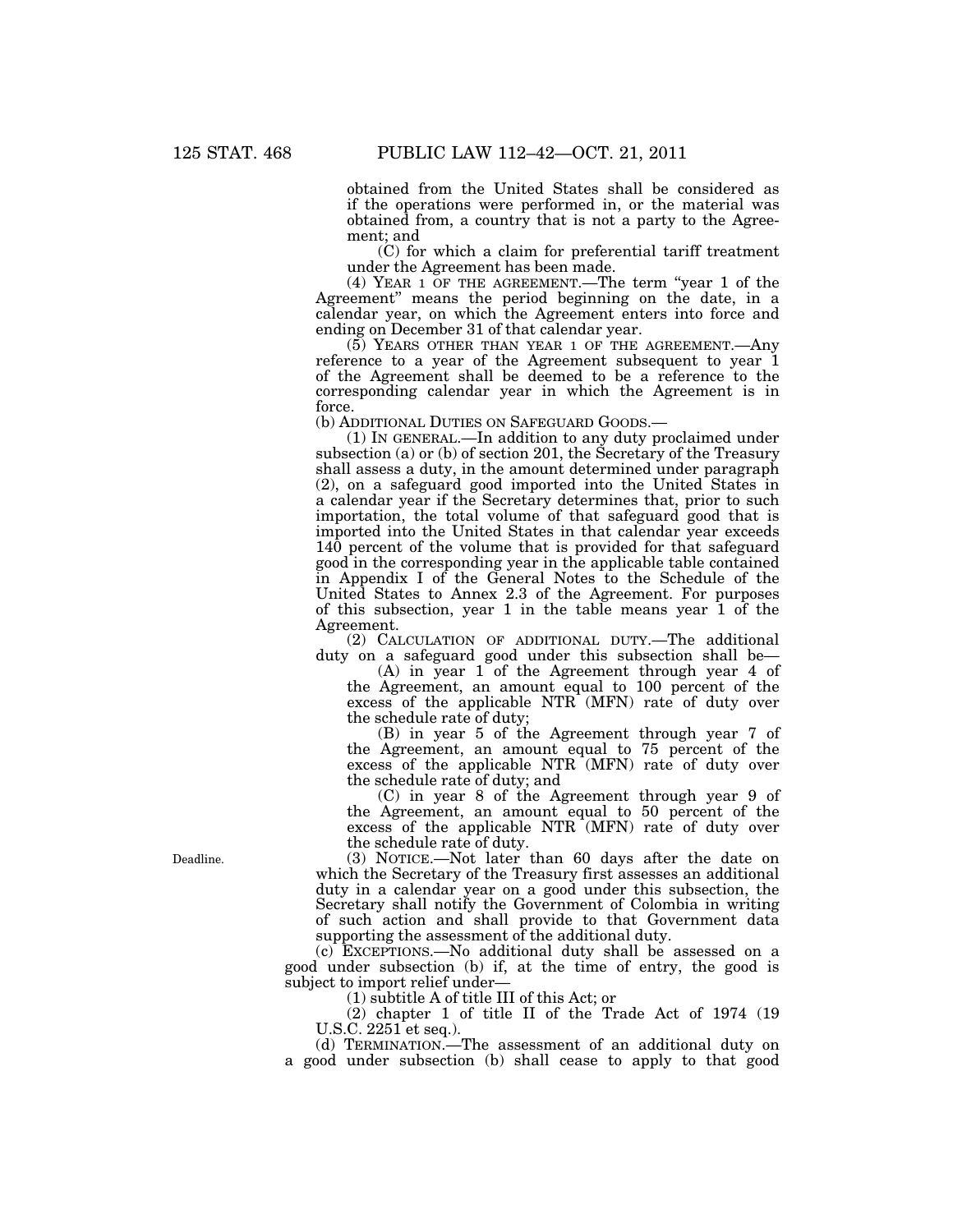on the date on which duty-free treatment must be provided to that good under the Schedule of the United States to Annex 2.3 of the Agreement.

## **SEC. 203. RULES OF ORIGIN.**

(a) APPLICATION AND INTERPRETATION.—In this section:

(1) TARIFF CLASSIFICATION.—The basis for any tariff classification is the HTS.

(2) REFERENCE TO HTS.—Whenever in this section there is a reference to a chapter, heading, or subheading, such reference shall be a reference to a chapter, heading, or subheading of the HTS.

(3) COST OR VALUE.—Any cost or value referred to in this section shall be recorded and maintained in accordance with the generally accepted accounting principles applicable in the territory of the country in which the good is produced (whether Colombia or the United States).

(b) ORIGINATING GOODS.—For purposes of this Act and for purposes of implementing the preferential tariff treatment provided for under the Agreement, except as otherwise provided in this section, a good is an originating good if-

(1) the good is a good wholly obtained or produced entirely in the territory of Colombia, the United States, or both;

 $(2)$  the good—

(A) is produced entirely in the territory of Colombia, the United States, or both, and—

(i) each of the nonoriginating materials used in the production of the good undergoes an applicable change in tariff classification specified in Annex 3- A or Annex 4.1 of the Agreement; or

(ii) the good otherwise satisfies any applicable regional value-content or other requirements specified in Annex 3-A or Annex 4.1 of the Agreement; and (B) satisfies all other applicable requirements of this section; or

(3) the good is produced entirely in the territory of Colombia, the United States, or both, exclusively from materials described in paragraph (1) or (2).

(c) REGIONAL VALUE-CONTENT.—

(1) IN GENERAL.—For purposes of subsection (b)(2), the regional value-content of a good referred to in Annex 4.1 of the Agreement, except for goods to which paragraph (4) applies, shall be calculated by the importer, exporter, or producer of the good, on the basis of the build-down method described in paragraph (2) or the build-up method described in paragraph (3).

(2) BUILD-DOWN METHOD.—

(A) IN GENERAL.—The regional value-content of a good may be calculated on the basis of the following builddown method:

$$
RVC = \frac{AV-VNM}{AV} \times 100
$$

(B) DEFINITIONS.—In subparagraph (A):

(i) RVC.—The term " $R\widetilde{V}C$ " means the regional value-content of the good, expressed as a percentage.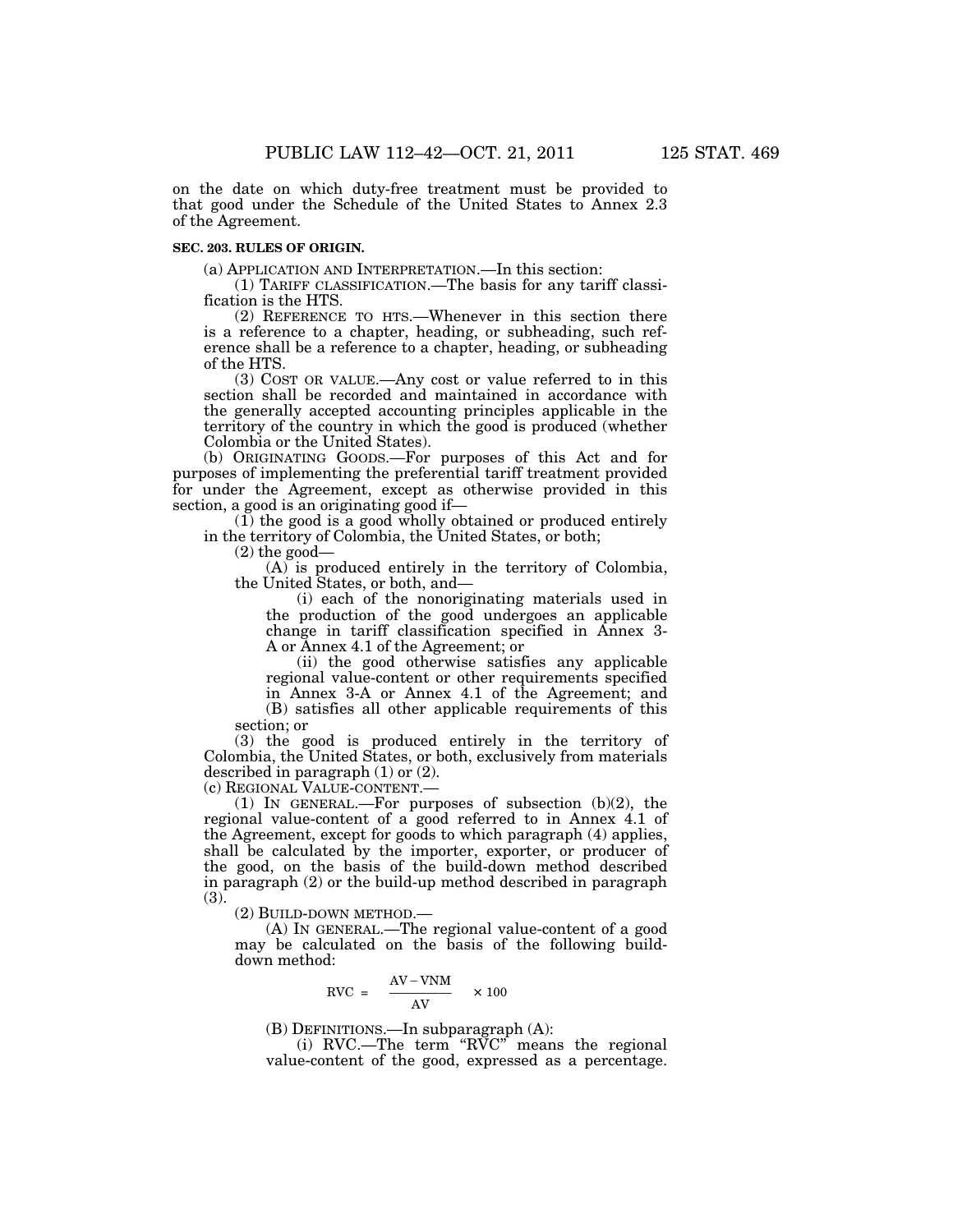(ii) AV.—The term ''AV'' means the adjusted value of the good.

(iii) VNM.—The term ''VNM'' means the value of nonoriginating materials that are acquired and used by the producer in the production of the good, but does not include the value of a material that is selfproduced.

(3) BUILD-UP METHOD.—

(A) IN GENERAL.—The regional value-content of a good may be calculated on the basis of the following buildup method:

$$
RVC = \frac{VOM}{AV} \times 100
$$

(B) DEFINITIONS.—In subparagraph (A):

(i) RVC.—The term " $R\overline{V}C$ " means the regional value-content of the good, expressed as a percentage.

(ii)  $AV$ —The term " $AV$ " means the adjusted value of the good.

(iii) VOM.—The term ''VOM'' means the value of originating materials that are acquired or self-produced, and used by the producer in the production of the good.

(4) SPECIAL RULE FOR CERTAIN AUTOMOTIVE GOODS.—

(A) IN GENERAL.—For purposes of subsection (b)(2), the regional value-content of an automotive good referred to in Annex 4.1 of the Agreement shall be calculated by the importer, exporter, or producer of the good, on the basis of the following net cost method:

$$
RVC = \frac{NC - VNM}{NC} \times 100
$$

(B) DEFINITIONS.—In subparagraph (A):

(i) AUTOMOTIVE GOOD.—The term ''automotive good'' means a good provided for in any of subheadings 8407.31 through 8407.34, subheading 8408.20, heading 8409, or any of headings 8701 through 8708.

(ii) RVC.—The term ''RVC'' means the regional value-content of the automotive good, expressed as a percentage.

(iii) NC.—The term ''NC'' means the net cost of the automotive good.

(iv) VNM.—The term ''VNM'' means the value of nonoriginating materials that are acquired and used by the producer in the production of the automotive good, but does not include the value of a material that is self-produced.

(C) MOTOR VEHICLES.—

(i) BASIS OF CALCULATION.—For purposes of determining the regional value-content under subparagraph (A) for an automotive good that is a motor vehicle provided for in any of headings 8701 through 8705, an importer, exporter, or producer may average the amounts calculated under the net cost formula contained in subparagraph (A), over the producer's fiscal year—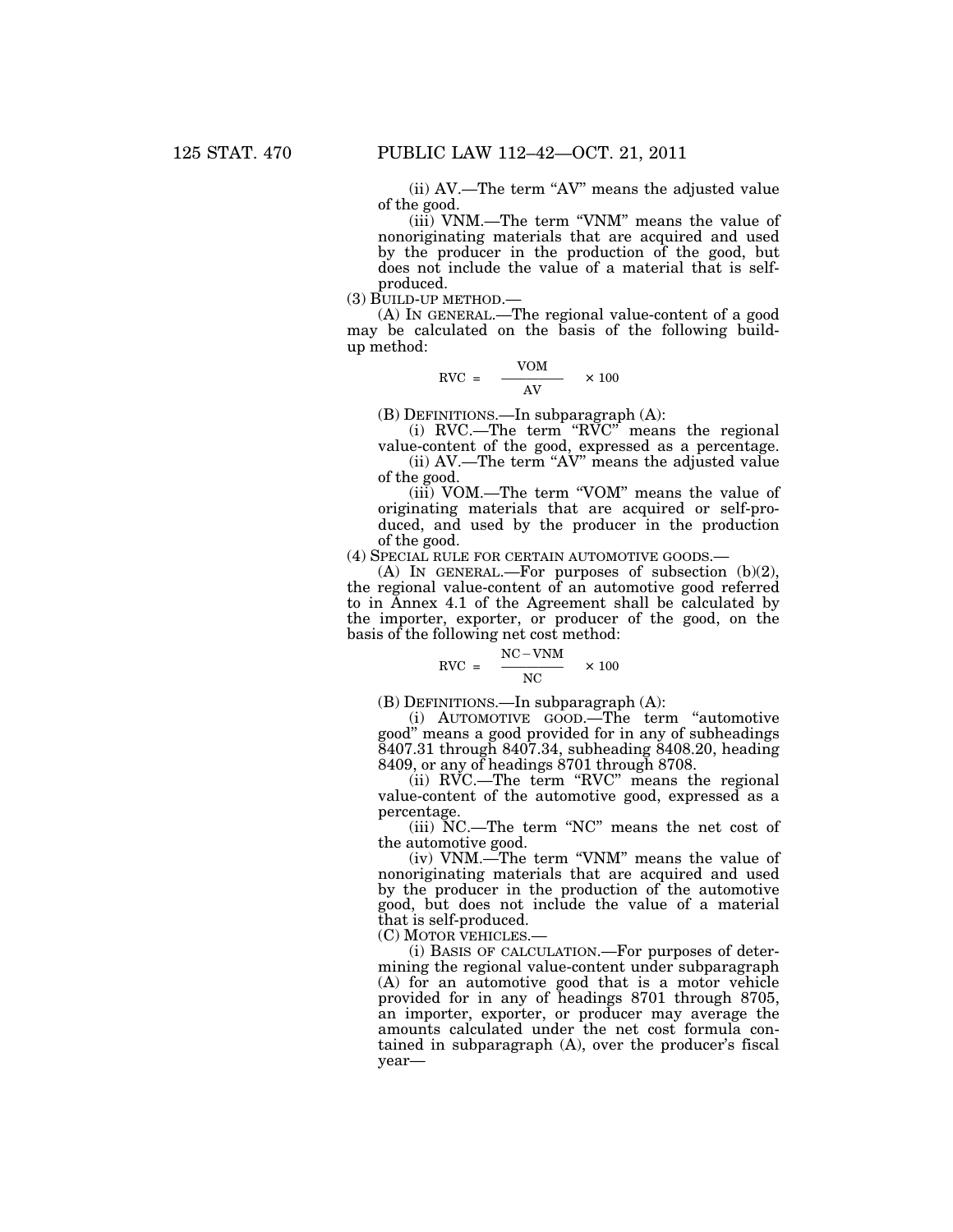(I) with respect to all motor vehicles in any one of the categories described in clause (ii); or

(II) with respect to all motor vehicles in any such category that are exported to the territory of the United States or Colombia.

(ii) CATEGORIES.—A category is described in this clause if it—

(I) is the same model line of motor vehicles, is in the same class of motor vehicles, and is produced in the same plant in the territory of Colombia or the United States, as the good described in clause (i) for which regional valuecontent is being calculated;

(II) is the same class of motor vehicles, and is produced in the same plant in the territory of Colombia or the United States, as the good described in clause (i) for which regional valuecontent is being calculated; or

(III) is the same model line of motor vehicles produced in the territory of Colombia or the United States as the good described in clause (i) for which regional value-content is being calculated.

(D) OTHER AUTOMOTIVE GOODS.—For purposes of determining the regional value-content under subparagraph (A) for automotive materials provided for in any of subheadings 8407.31 through 8407.34, in subheading 8408.20, or in heading 8409, 8706, 8707, or 8708, that are produced in the same plant, an importer, exporter, or producer may—

(i) average the amounts calculated under the net cost formula contained in subparagraph (A) over—

(I) the fiscal year of the motor vehicle producer to whom the automotive goods are sold,

(II) any quarter or month, or

(III) the fiscal year of the producer of such goods,

if the goods were produced during the fiscal year, quarter, or month that is the basis for the calculation;

(ii) determine the average referred to in clause (i) separately for such goods sold to 1 or more motor vehicle producers; or

(iii) make a separate determination under clause (i) or (ii) for such goods that are exported to the territory of Colombia or the United States.

(E) CALCULATING NET COST.—The importer, exporter, or producer of an automotive good shall, consistent with the provisions regarding allocation of costs provided for in generally accepted accounting principles, determine the net cost of the automotive good under subparagraph (B) by—

(i) calculating the total cost incurred with respect to all goods produced by the producer of the automotive good, subtracting any sales promotion, marketing, and after-sales service costs, royalties, shipping and packing costs, and nonallowable interest costs that are included in the total cost of all such goods, and then reasonably allocating the resulting net cost of those goods to the automotive good;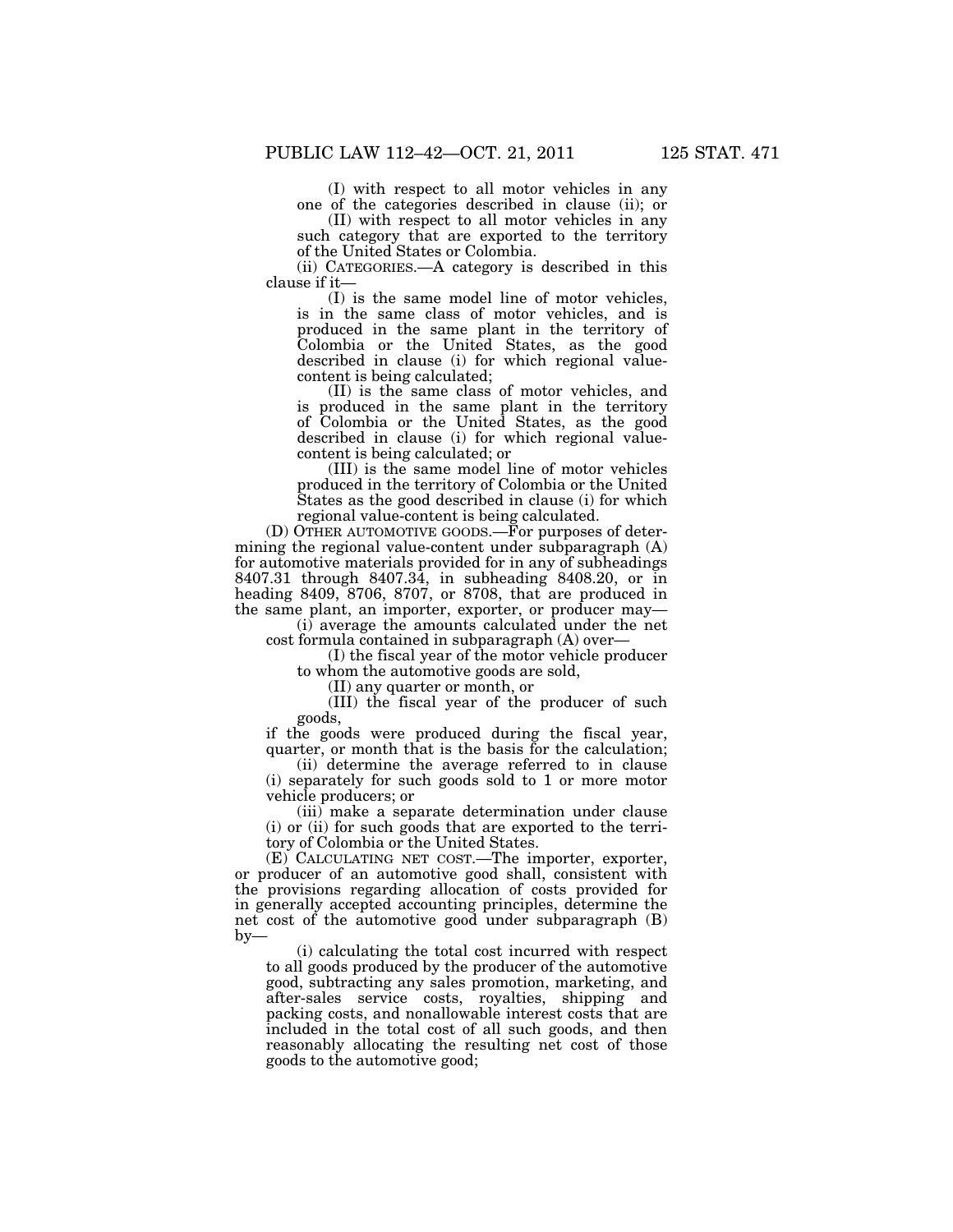(ii) calculating the total cost incurred with respect to all goods produced by that producer, reasonably allocating the total cost to the automotive good, and then subtracting any sales promotion, marketing, and after-sales service costs, royalties, shipping and packing costs, and nonallowable interest costs that are included in the portion of the total cost allocated to the automotive good; or

(iii) reasonably allocating each cost that forms part of the total cost incurred with respect to the automotive good so that the aggregate of these costs does not include any sales promotion, marketing, and after-sales service costs, royalties, shipping and packing costs, or nonallowable interest costs.

(d) VALUE OF MATERIALS.—

(1) IN GENERAL.—For the purpose of calculating the regional value-content of a good under subsection (c), and for purposes of applying the de minimis rules under subsection (f), the value of a material is—

(A) in the case of a material that is imported by the producer of the good, the adjusted value of the material;

(B) in the case of a material acquired in the territory in which the good is produced, the value, determined in accordance with Articles 1 through 8, Article 15, and the corresponding interpretive notes, of the Agreement on Implementation of Article VII of the General Agreement on Tariffs and Trade 1994 referred to in section 101(d)(8) of the Uruguay Round Agreements Act (19 U.S.C.  $3511(d)(8)$ , as set forth in regulations promulgated by the Secretary of the Treasury providing for the application of such Articles in the absence of an importation by the producer; or

(C) in the case of a material that is self-produced, the sum of—

(i) all expenses incurred in the production of the material, including general expenses; and

(ii) an amount for profit equivalent to the profit added in the normal course of trade.

(2) FURTHER ADJUSTMENTS TO THE VALUE OF MATERIALS.—

(A) ORIGINATING MATERIAL.—The following expenses, if not included in the value of an originating material calculated under paragraph (1), may be added to the value of the originating material:

(i) The costs of freight, insurance, packing, and all other costs incurred in transporting the material within or between the territory of Colombia, the United States, or both, to the location of the producer.

(ii) Duties, taxes, and customs brokerage fees on the material paid in the territory of Colombia, the United States, or both, other than duties or taxes that are waived, refunded, refundable, or otherwise recoverable, including credit against duty or tax paid or payable.

(iii) The cost of waste and spoilage resulting from the use of the material in the production of the good, less the value of renewable scrap or byproducts.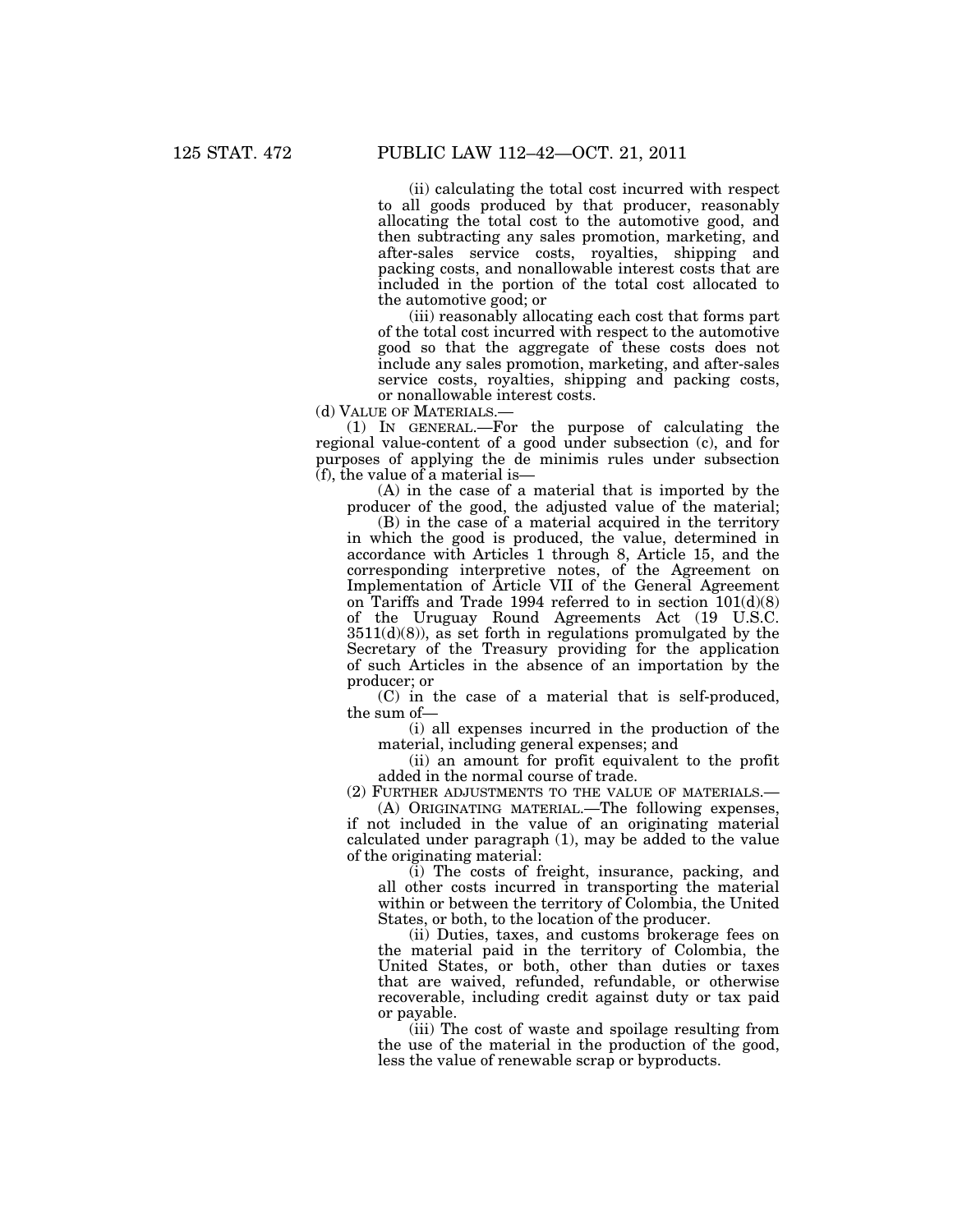(B) NONORIGINATING MATERIAL.—The following expenses, if included in the value of a nonoriginating material calculated under paragraph (1), may be deducted from the value of the nonoriginating material:

(i) The costs of freight, insurance, packing, and all other costs incurred in transporting the material within or between the territory of Colombia, the United States, or both, to the location of the producer.

(ii) Duties, taxes, and customs brokerage fees on the material paid in the territory of Colombia, the United States, or both, other than duties or taxes that are waived, refunded, refundable, or otherwise recoverable, including credit against duty or tax paid or payable.

(iii) The cost of waste and spoilage resulting from the use of the material in the production of the good, less the value of renewable scrap or byproducts.

(iv) The cost of originating materials used in the production of the nonoriginating material in the territory of Colombia, the United States, or both.

(e) ACCUMULATION.—

(1) ORIGINATING MATERIALS USED IN PRODUCTION OF GOODS OF THE OTHER COUNTRY.—Originating materials from the territory of Colombia or the United States that are used in the production of a good in the territory of the other country shall be considered to originate in the territory of such other country.

(2) MULTIPLE PRODUCERS.—A good that is produced in the territory of Colombia, the United States, or both, by 1 or more producers, is an originating good if the good satisfies the requirements of subsection (b) and all other applicable requirements of this section.

(f) DE MINIMIS AMOUNTS OF NONORIGINATING MATERIALS.—

(1) IN GENERAL.—Except as provided in paragraphs (2) and (3), a good that does not undergo a change in tariff classification pursuant to Annex 4.1 of the Agreement is an originating good if—

(A)(i) the value of all nonoriginating materials that—

(I) are used in the production of the good, and

(II) do not undergo the applicable change in tariff

classification (set forth in Annex 4.1 of the Agreement), does not exceed 10 percent of the adjusted value of the good;

(ii) the good meets all other applicable requirements of this section; and

(iii) the value of such nonoriginating materials is included in the value of nonoriginating materials for any applicable regional value-content requirement for the good; or

(B) the good meets the requirements set forth in paragraph 2 of Annex 4.6 of the Agreement.

(2) EXCEPTIONS.—Paragraph (1) does not apply to the following:

(A) A nonoriginating material provided for in chapter 4, or a nonoriginating dairy preparation containing over 10 percent by weight of milk solids provided for in subheading 1901.90 or 2106.90, that is used in the production of a good provided for in chapter 4.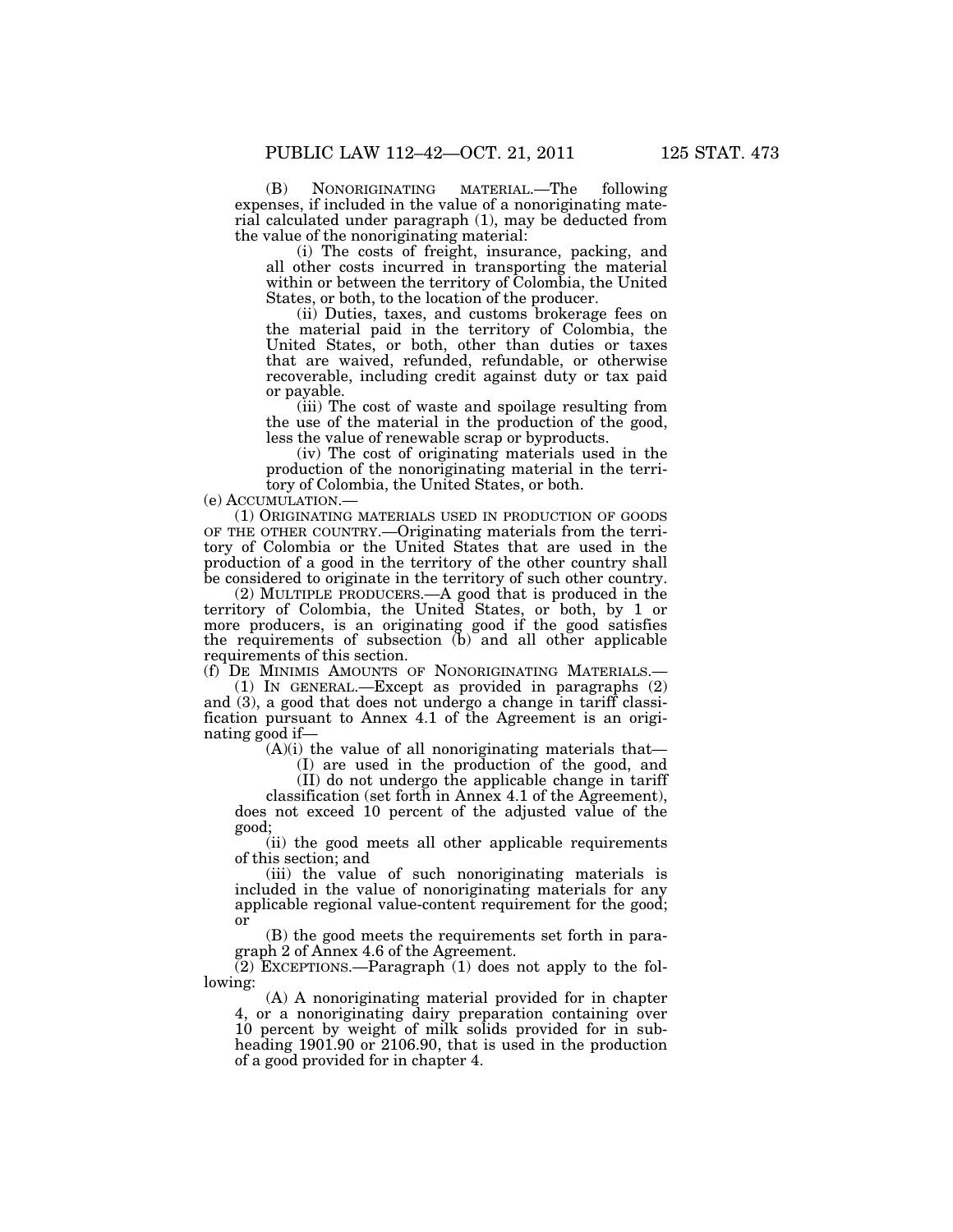(B) A nonoriginating material provided for in chapter 4, or a nonoriginating dairy preparation containing over 10 percent by weight of milk solids provided for in subheading 1901.90, that is used in the production of any of the following goods:

(i) Infant preparations containing over 10 percent by weight of milk solids provided for in subheading 1901.10.

(ii) Mixes and doughs, containing over 25 percent by weight of butterfat, not put up for retail sale, provided for in subheading 1901.20.

(iii) Dairy preparations containing over 10 percent by weight of milk solids provided for in subheading 1901.90 or 2106.90.

(iv) Goods provided for in heading 2105.

(v) Beverages containing milk provided for in subheading 2202.90.

(vi) Animal feeds containing over 10 percent by weight of milk solids provided for in subheading 2309.90.

(C) A nonoriginating material provided for in heading 0805, or any of subheadings 2009.11 through 2009.39, that is used in the production of a good provided for in any of subheadings 2009.11 through 2009.39, or in fruit or vegetable juice of any single fruit or vegetable, fortified with minerals or vitamins, concentrated or unconcentrated, provided for in subheading 2106.90 or 2202.90.

(D) A nonoriginating material provided for in heading 0901 or 2101 that is used in the production of a good provided for in heading 0901 or 2101.

(E) A nonoriginating material provided for in chapter 15 that is used in the production of a good provided for in any of headings 1501 through 1508, or any of headings 1511 through 1515.

(F) A nonoriginating material provided for in heading 1701 that is used in the production of a good provided for in any of headings 1701 through 1703.

(G) A nonoriginating material provided for in chapter 17 that is used in the production of a good provided for in subheading 1806.10.

(H) Except as provided in subparagraphs (A) through (G) and Annex 4.1 of the Agreement, a nonoriginating material used in the production of a good provided for in any of chapters 1 through 24, unless the nonoriginating material is provided for in a different subheading than the good for which origin is being determined under this section.

(I) A nonoriginating material that is a textile or apparel good.

(3) TEXTILE OR APPAREL GOODS.—

(A) IN GENERAL.—Except as provided in subparagraph (B), a textile or apparel good that is not an originating good because certain fibers or yarns used in the production of the component of the good that determines the tariff classification of the good do not undergo an applicable change in tariff classification, set forth in Annex 3-A of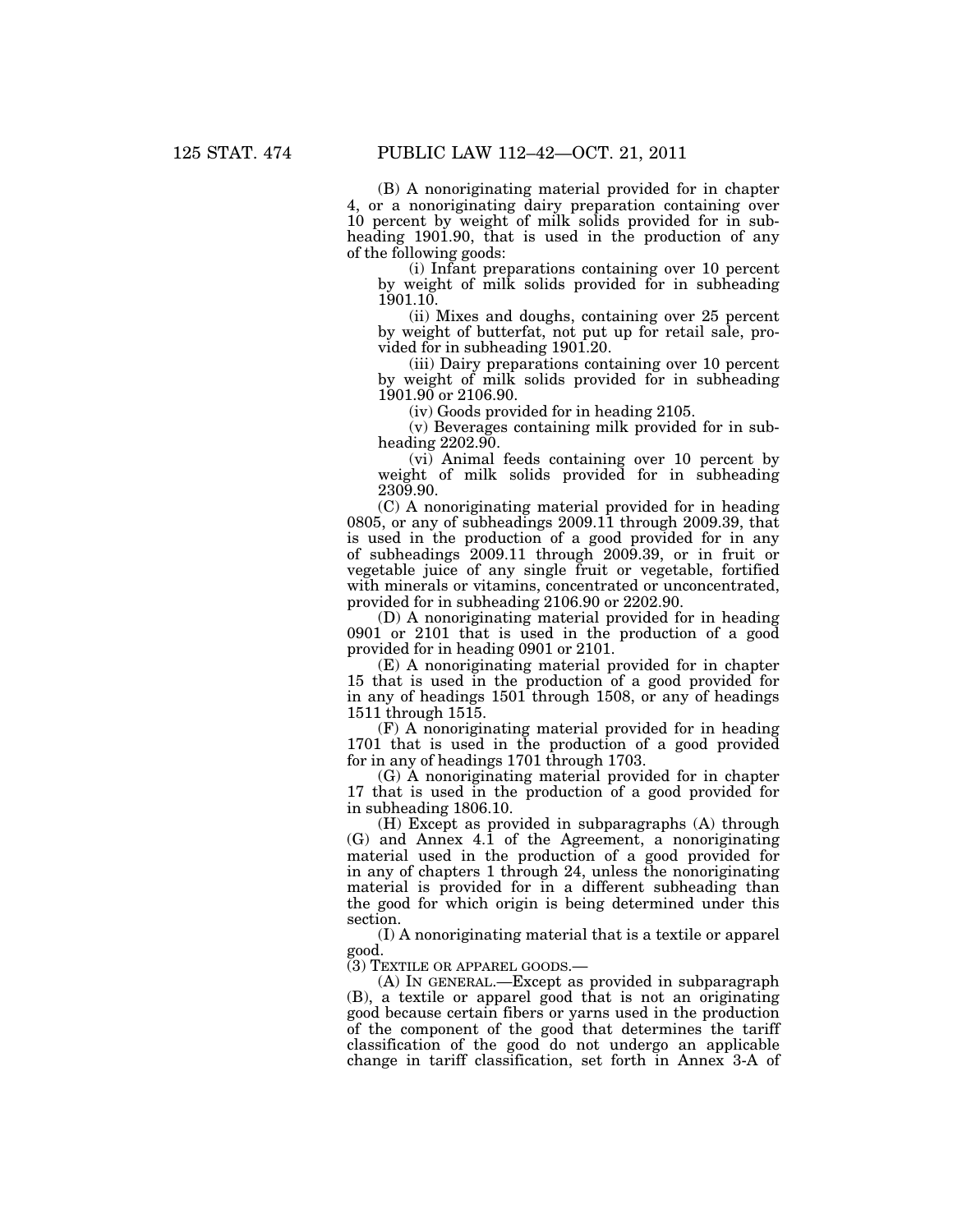the Agreement, shall be considered to be an originating good if—

(i) the total weight of all such fibers or yarns in that component is not more than 10 percent of the total weight of that component; or

(ii) the yarns are those described in section  $204(b)(3)(B)(vi)(IV)$  of the Andean Trade Preference Act (19 U.S.C.  $3203(b)(3)(B)(vi)(IV))$  (as in effect on February 12, 2011).

(B) CERTAIN TEXTILE OR APPAREL GOODS.—A textile or apparel good containing elastomeric yarns in the component of the good that determines the tariff classification of the good shall be considered to be an originating good only if such yarns are wholly formed in the territory of Colombia, the United States, or both.

(C) YARN, FABRIC, OR FIBER.—For purposes of this paragraph, in the case of a good that is a yarn, fabric, or fiber, the term "component of the good that determines the tariff classification of the good'' means all of the fibers in the good.

(g) FUNGIBLE GOODS AND MATERIALS.—

(1) IN GENERAL.—

(A) CLAIM FOR PREFERENTIAL TARIFF TREATMENT.—A person claiming that a fungible good or fungible material is an originating good may base the claim either on the physical segregation of the fungible good or fungible material or by using an inventory management method with respect to the fungible good or fungible material.

(B) INVENTORY MANAGEMENT METHOD.—In this subsection, the term "inventory management method" means-

(i) averaging;

 $(ii)$  "last-in, first-out";

(iii) "first-in, first-out"; or

(iv) any other method—

(I) recognized in the generally accepted accounting principles of the country in which the production is performed (whether Colombia or the United States); or

(II) otherwise accepted by that country.

(2) ELECTION OF INVENTORY METHOD.—A person selecting an inventory management method under paragraph (1) for a particular fungible good or fungible material shall continue to use that method for that fungible good or fungible material throughout the fiscal year of such person.

(h) ACCESSORIES, SPARE PARTS, OR TOOLS.—

(1) IN GENERAL.—Subject to paragraphs (2) and (3), accessories, spare parts, or tools delivered with a good that form part of the good's standard accessories, spare parts, or tools shall—

(A) be treated as originating goods if the good is an originating good; and

(B) be disregarded in determining whether all the nonoriginating materials used in the production of the good undergo the applicable change in tariff classification set forth in Annex 4.1 of the Agreement.

(2) CONDITIONS.—Paragraph (1) shall apply only if—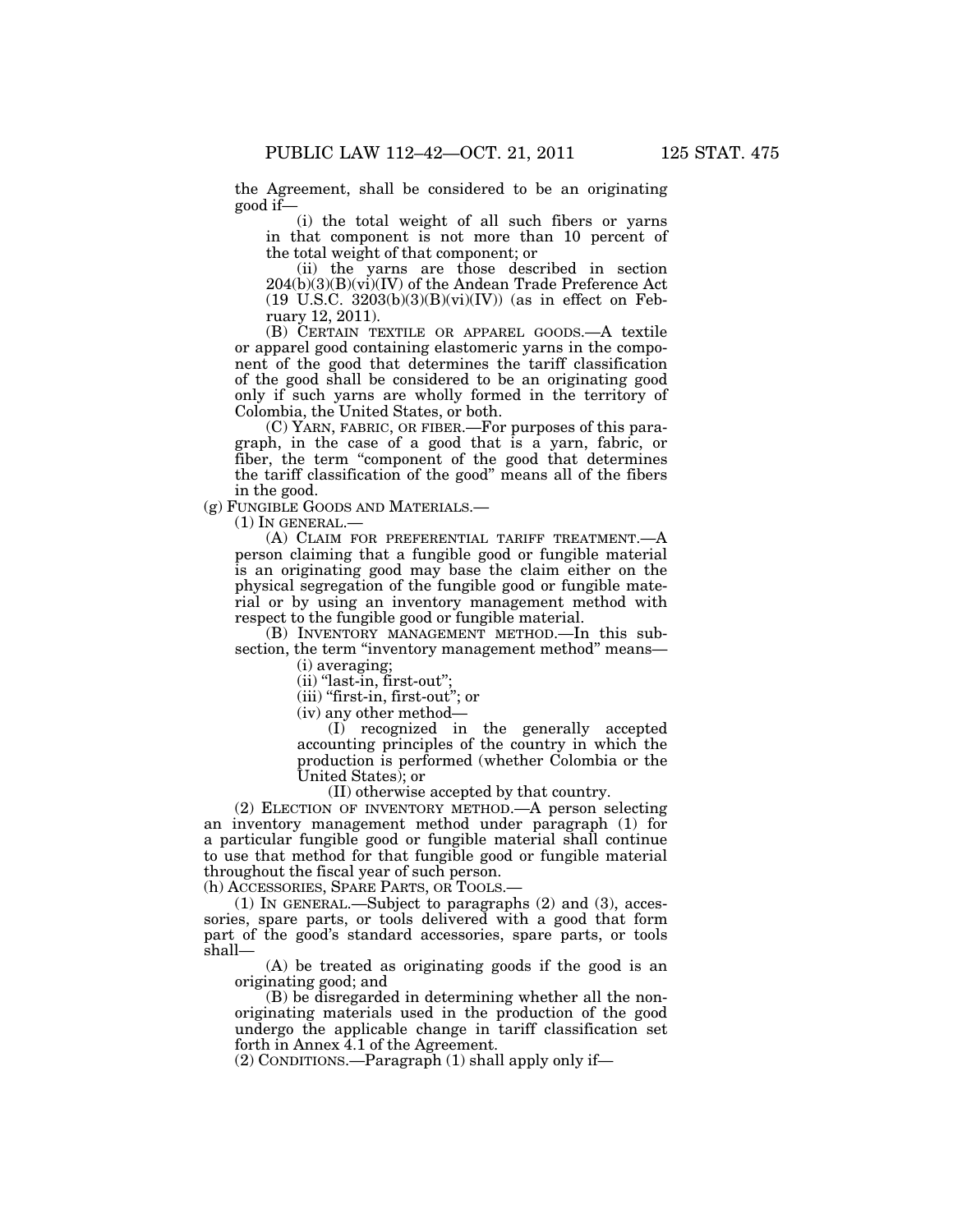(A) the accessories, spare parts, or tools are classified with and not invoiced separately from the good, regardless of whether such accessories, spare parts, or tools are specified or are separately identified in the invoice for the good; and

(B) the quantities and value of the accessories, spare parts, or tools are customary for the good.

(3) REGIONAL VALUE CONTENT.—If the good is subject to a regional value-content requirement, the value of the accessories, spare parts, or tools shall be taken into account as originating or nonoriginating materials, as the case may be,

in calculating the regional value-content of the good.<br>(i) PACKAGING MATERIALS AND CONTAINERS FOR RETAIL SALE.-Packaging materials and containers in which a good is packaged for retail sale, if classified with the good, shall be disregarded in determining whether all the nonoriginating materials used in the production of the good undergo the applicable change in tariff classification set forth in Annex 3-A or Annex 4.1 of the Agreement, and, if the good is subject to a regional value-content requirement, the value of such packaging materials and containers shall be taken into account as originating or nonoriginating materials, as the case may be, in calculating the regional value-content of the good.

(j) PACKING MATERIALS AND CONTAINERS FOR SHIPMENT.— Packing materials and containers for shipment shall be disregarded in determining whether a good is an originating good.

(k) INDIRECT MATERIALS.—An indirect material shall be treated as an originating material without regard to where it is produced.

(l) TRANSIT AND TRANSHIPMENT.—A good that has undergone production necessary to qualify as an originating good under subsection (b) shall not be considered to be an originating good if, subsequent to that production, the good—

(1) undergoes further production or any other operation outside the territory of Colombia or the United States, other than unloading, reloading, or any other operation necessary to preserve the good in good condition or to transport the good to the territory of Colombia or the United States; or

(2) does not remain under the control of customs authorities in the territory of a country other than Colombia or the United States.

(m) GOODS CLASSIFIABLE AS GOODS PUT UP IN SETS.—Notwithstanding the rules set forth in Annex 3-A and Annex 4.1 of the Agreement, goods classifiable as goods put up in sets for retail sale as provided for in General Rule of Interpretation 3 of the HTS shall not be considered to be originating goods unless—

(1) each of the goods in the set is an originating good; or

(2) the total value of the nonoriginating goods in the set does not exceed—

(A) in the case of textile or apparel goods, 10 percent of the adjusted value of the set; or

(B) in the case of goods, other than textile or apparel goods, 15 percent of the adjusted value of the set.

(n) DEFINITIONS.—In this section:

(1) ADJUSTED VALUE.—The term ''adjusted value'' means the value determined in accordance with Articles 1 through 8, Article 15, and the corresponding interpretive notes, of the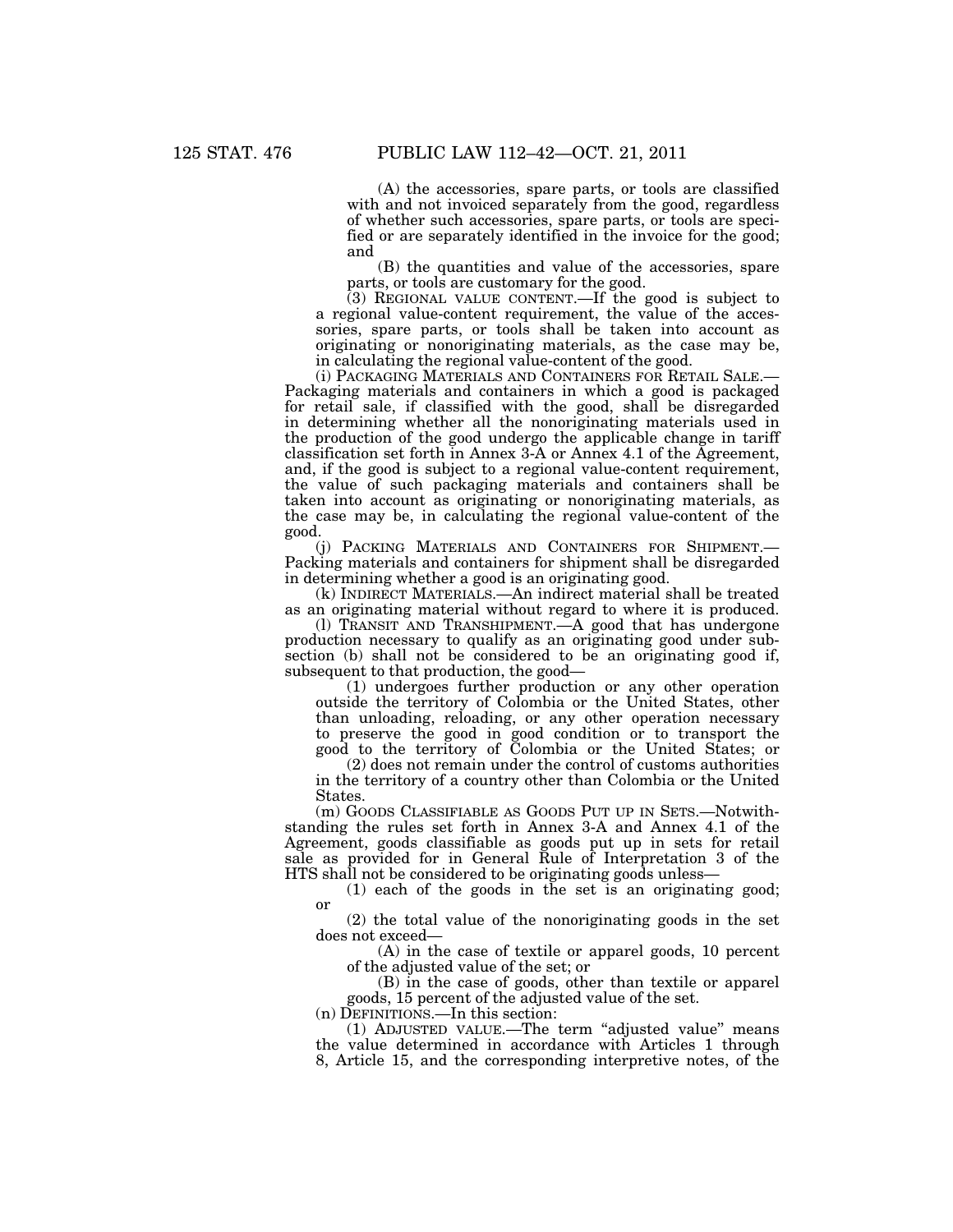Agreement on Implementation of Article VII of the General Agreement on Tariffs and Trade 1994 referred to in section 101(d)(8) of the Uruguay Round Agreements Act (19 U.S.C. 3511(d)(8)), adjusted, if necessary, to exclude any costs, charges, or expenses incurred for transportation, insurance, and related services incident to the international shipment of the merchandise from the country of exportation to the place of importation.

(2) CLASS OF MOTOR VEHICLES.—The term ''class of motor vehicles'' means any one of the following categories of motor vehicles:

(A) Motor vehicles provided for in subheading 8701.20, 8704.10, 8704.22, 8704.23, 8704.32, or 8704.90, or heading 8705 or 8706, or motor vehicles for the transport of 16 or more persons provided for in subheading  $\hat{8}702.10$  or 8702.90.

(B) Motor vehicles provided for in subheading 8701.10 or any of subheadings 8701.30 through 8701.90.

(C) Motor vehicles for the transport of 15 or fewer persons provided for in subheading 8702.10 or 8702.90, or motor vehicles provided for in subheading 8704.21 or 8704.31.

(D) Motor vehicles provided for in any of subheadings 8703.21 through 8703.90.

(3) FUNGIBLE GOOD OR FUNGIBLE MATERIAL.—The term "fungible good" or "fungible material" means a good or material, as the case may be, that is interchangeable with another good or material for commercial purposes and the properties of which are essentially identical to such other good or material.

(4) GENERALLY ACCEPTED ACCOUNTING PRINCIPLES.—The term "generally accepted accounting principles"-

(A) means the recognized consensus or substantial authoritative support given in the territory of Colombia or the United States, as the case may be, with respect to the recording of revenues, expenses, costs, assets, and liabilities, the disclosure of information, and the preparation of financial statements; and

(B) may encompass broad guidelines for general application as well as detailed standards, practices, and procedures.

(5) GOOD WHOLLY OBTAINED OR PRODUCED ENTIRELY IN THE TERRITORY OF COLOMBIA, THE UNITED STATES, OR BOTH.— The term "good wholly obtained or produced entirely in the territory of Colombia, the United States, or both'' means any of the following:

(A) Plants and plant products harvested or gathered in the territory of Colombia, the United States, or both.

(B) Live animals born and raised in the territory of Colombia, the United States, or both.

(C) Goods obtained in the territory of Colombia, the United States, or both from live animals.

(D) Goods obtained from hunting, trapping, fishing, or aquaculture conducted in the territory of Colombia, the United States, or both.

(E) Minerals and other natural resources not included in subparagraphs (A) through (D) that are extracted or taken from the territory of Colombia, the United States, or both.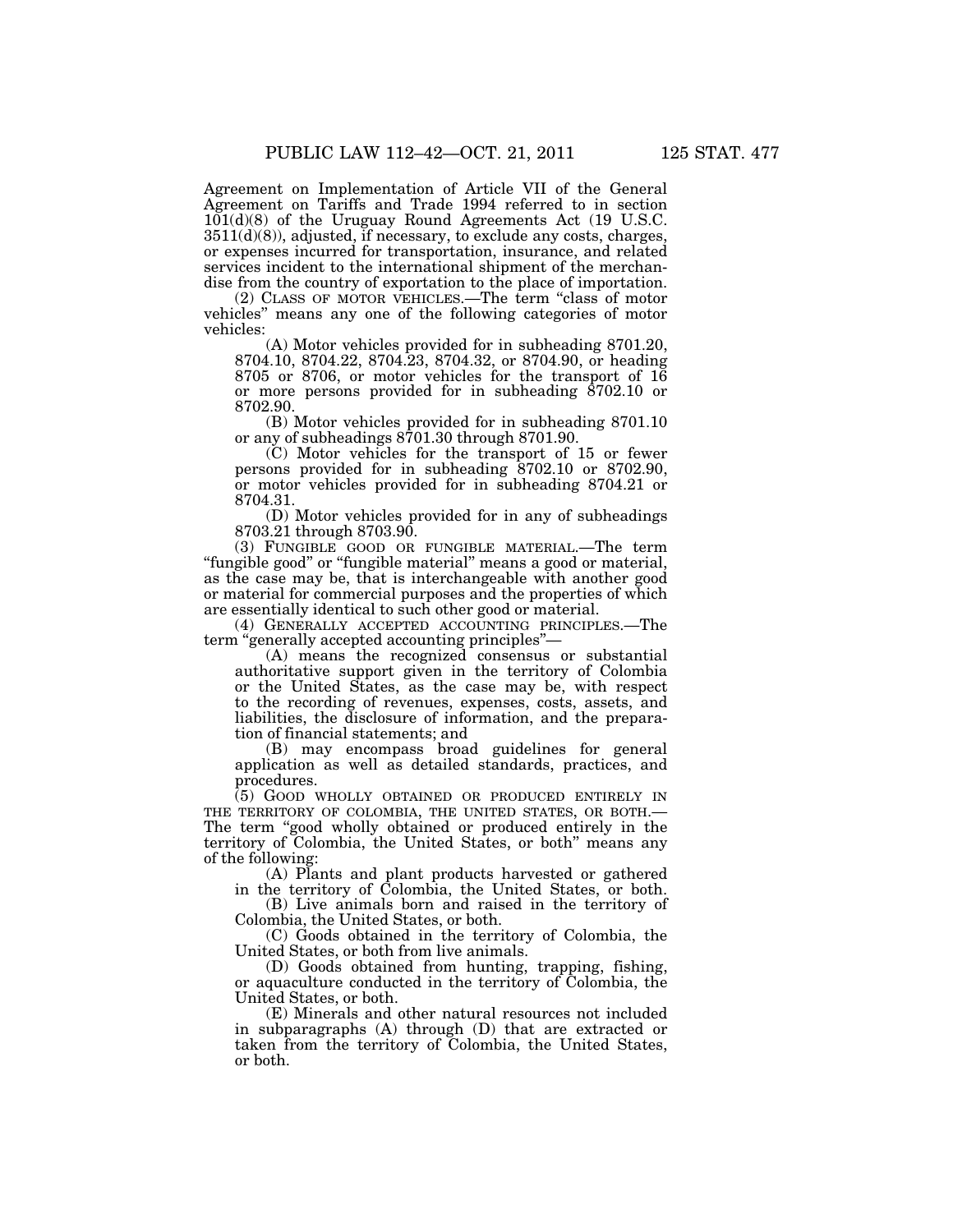(F) Fish, shellfish, and other marine life taken from the sea, seabed, or subsoil outside the territory of Colombia or the United States by—

(i) a vessel that is registered or recorded with Colombia and flying the flag of Colombia; or

(ii) a vessel that is documented under the laws of the United States.

(G) Goods produced on board a factory ship from goods referred to in subparagraph  $(F)$ , if such factory ship—

(i) is registered or recorded with Colombia and flies the flag of Colombia; or

(ii) is a vessel that is documented under the laws of the United States.

(H)(i) Goods taken by Colombia or a person of Colombia from the seabed or subsoil outside the territorial waters of Colombia, if Colombia has rights to exploit such seabed or subsoil.

(ii) Goods taken by the United States or a person of the United States from the seabed or subsoil outside the territorial waters of the United States, if the United States has rights to exploit such seabed or subsoil.

(I) Goods taken from outer space, if the goods are obtained by Colombia or the United States or a person of Colombia or the United States and not processed in the territory of a country other than Colombia or the United States.

(J) Waste and scrap derived from—

(i) manufacturing or processing operations in the territory of Colombia, the United States, or both; or

(ii) used goods collected in the territory of Colombia, the United States, or both, if such goods are fit only for the recovery of raw materials.

(K) Recovered goods derived in the territory of Colombia, the United States, or both, from used goods, and used in the territory of Colombia, the United States, or both, in the production of remanufactured goods.

(L) Goods, at any stage of production, produced in the territory of Colombia, the United States, or both, exclusively from—

(i) goods referred to in any of subparagraphs (A) through (J); or

(ii) the derivatives of goods referred to in clause (i).

(6) IDENTICAL GOODS.—The term ''identical goods'' means goods that are the same in all respects relevant to the rule of origin that qualifies the goods as originating goods.

(7) INDIRECT MATERIAL.—The term ''indirect material'' means a good used in the production, testing, or inspection of another good but not physically incorporated into that other good, or a good used in the maintenance of buildings or the operation of equipment associated with the production of another good, including—

(A) fuel and energy;

(B) tools, dies, and molds;

(C) spare parts and materials used in the maintenance of equipment or buildings;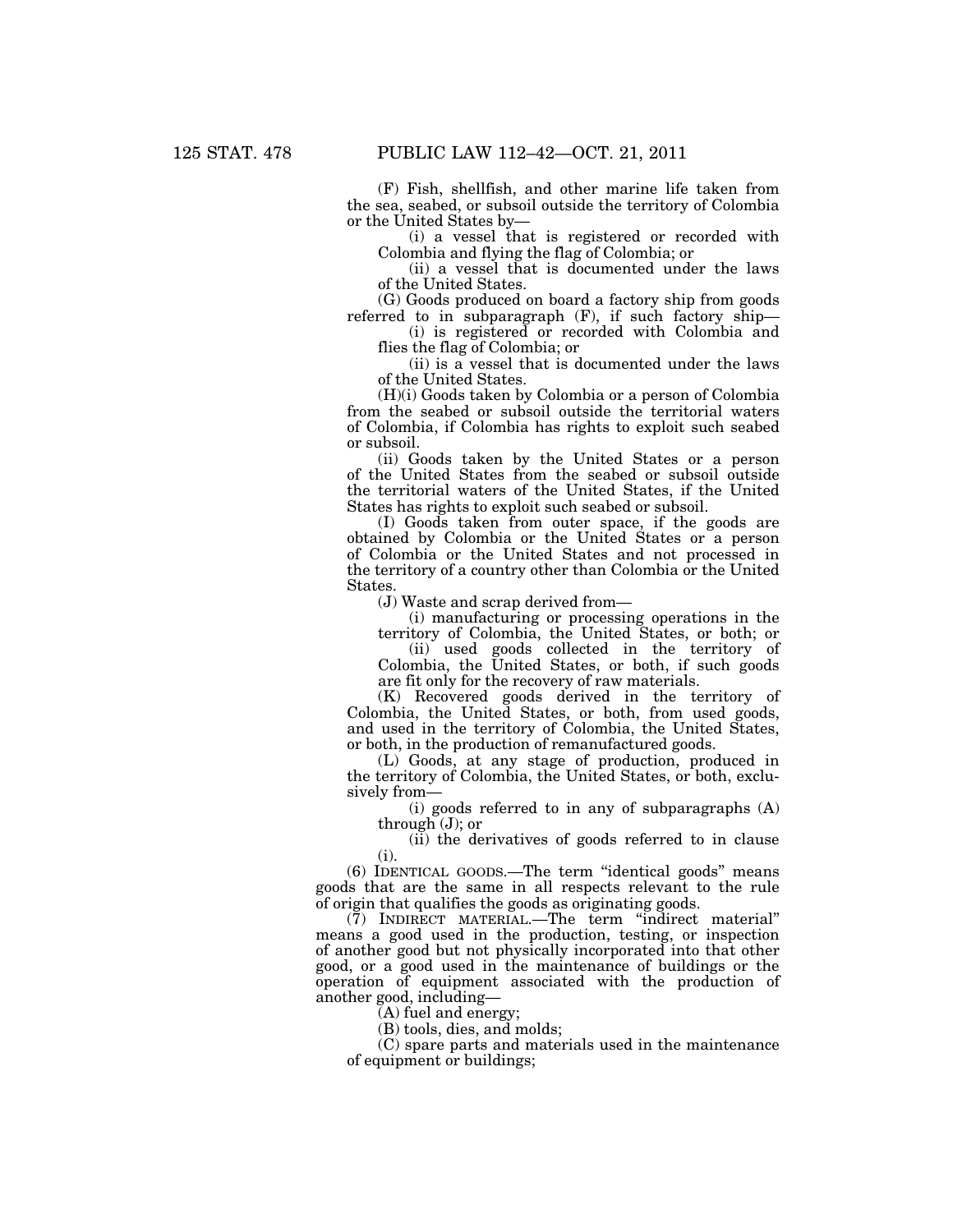(D) lubricants, greases, compounding materials, and other materials used in production or used to operate equip-

ment or buildings; (E) gloves, glasses, footwear, clothing, safety equipment, and supplies;

(F) equipment, devices, and supplies used for testing or inspecting the good;

(G) catalysts and solvents; and

(H) any other good that is not incorporated into the other good but the use of which in the production of the other good can reasonably be demonstrated to be a part of that production.

(8) MATERIAL.—The term ''material'' means a good that is used in the production of another good, including a part or an ingredient.

(9) MATERIAL THAT IS SELF-PRODUCED.—The term ''material that is self-produced'' means an originating material that is produced by a producer of a good and used in the production of that good.

(10) MODEL LINE OF MOTOR VEHICLES.—The term ''model line of motor vehicles'' means a group of motor vehicles having the same platform or model name.

(11) NET COST.—The term ''net cost'' means total cost minus sales promotion, marketing, and after-sales service costs, royalties, shipping and packing costs, and nonallowable interest costs that are included in the total cost.

(12) NONALLOWABLE INTEREST COSTS.—The term ''nonallowable interest costs'' means interest costs incurred by a producer that exceed 700 basis points above the applicable official interest rate for comparable maturities of the country in which the producer is located.

(13) NONORIGINATING GOOD OR NONORIGINATING MATE-RIAL.—The term ''nonoriginating good'' or ''nonoriginating material'' means a good or material, as the case may be, that does not qualify as originating under this section.

(14) PACKING MATERIALS AND CONTAINERS FOR SHIPMENT.— The term "packing materials and containers for shipment" means goods used to protect another good during its transportation and does not include the packaging materials and containers in which the other good is packaged for retail sale.

(15) PREFERENTIAL TARIFF TREATMENT.—The term ''preferential tariff treatment'' means the customs duty rate, and the treatment under article 2.10.4 of the Agreement, that are applicable to an originating good pursuant to the Agreement.

(16) PRODUCER.—The term "producer" means a person who engages in the production of a good in the territory of Colombia or the United States.

(17) PRODUCTION.—The term ''production'' means growing, mining, harvesting, fishing, raising, trapping, hunting, manufacturing, processing, assembling, or disassembling a good.

(18) REASONABLY ALLOCATE.—The term ''reasonably allocate'' means to apportion in a manner that would be appropriate under generally accepted accounting principles.

(19) RECOVERED GOODS.—The term ''recovered goods'' means materials in the form of individual parts that are the result of—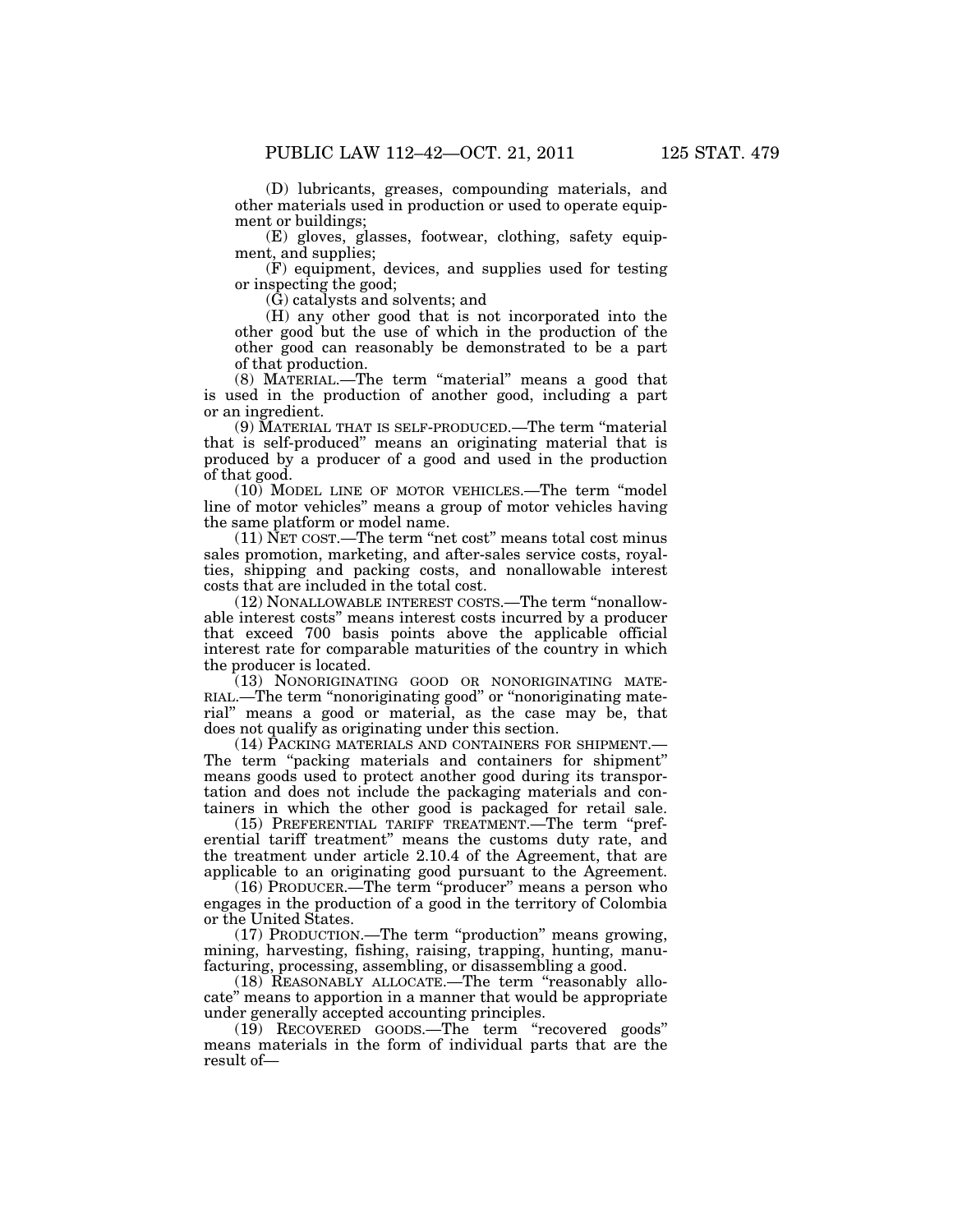(A) the disassembly of used goods into individual parts; and

(B) the cleaning, inspecting, testing, or other processing that is necessary for improvement to sound working condition of such individual parts.

(20) REMANUFACTURED GOOD.—The term ''remanufactured good'' means an industrial good assembled in the territory of Colombia or the United States, or both, that is classified under chapter 84, 85, 87, or 90 or heading 9402, other than a good classified under heading 8418 or 8516, and that—

(A) is entirely or partially comprised of recovered goods; and

(B) has a similar life expectancy and enjoys a factory warranty similar to such a good that is new.

(21) TOTAL COST.— (A) IN GENERAL.—The term ''total cost''—

(i) means all product costs, period costs, and other costs for a good incurred in the territory of Colombia, the United States, or both; and

(ii) does not include profits that are earned by the producer, regardless of whether they are retained by the producer or paid out to other persons as dividends, or taxes paid on those profits, including capital gains taxes.

(B) OTHER DEFINITIONS.—In this paragraph:

(i) PRODUCT COSTS.—The term ''product costs'' means costs that are associated with the production of a good and include the value of materials, direct labor costs, and direct overhead.

(ii) PERIOD COSTS.—The term ''period costs'' means costs, other than product costs, that are expensed in the period in which they are incurred, such as selling expenses and general and administrative expenses.

(iii) OTHER COSTS.—The term ''other costs'' means all costs recorded on the books of the producer that are not product costs or period costs, such as interest.

(22) USED.—The term ''used'' means utilized or consumed in the production of goods.

(o) PRESIDENTIAL PROCLAMATION AUTHORITY.—

(1) IN GENERAL.—The President is authorized to proclaim, as part of the HTS—

(A) the provisions set forth in Annex 3-A and Annex 4.1 of the Agreement; and

(B) any additional subordinate category that is necessary to carry out this title consistent with the Agreement.

(2) FABRICS AND YARNS NOT AVAILABLE IN COMMERCIAL QUANTITIES IN THE UNITED STATES.—The President is authorized to proclaim that a fabric or yarn is added to the list in Annex 3-B of the Agreement in an unrestricted quantity, as provided in article 3.3.5(e) of the Agreement.

(3) MODIFICATIONS.— (A) IN GENERAL.—Subject to the consultation and layover provisions of section 104, the President may proclaim modifications to the provisions proclaimed under the authority of paragraph  $(1)(A)$ , other than provisions of chapters 50 through 63 (as included in Annex 3-A of the Agreement).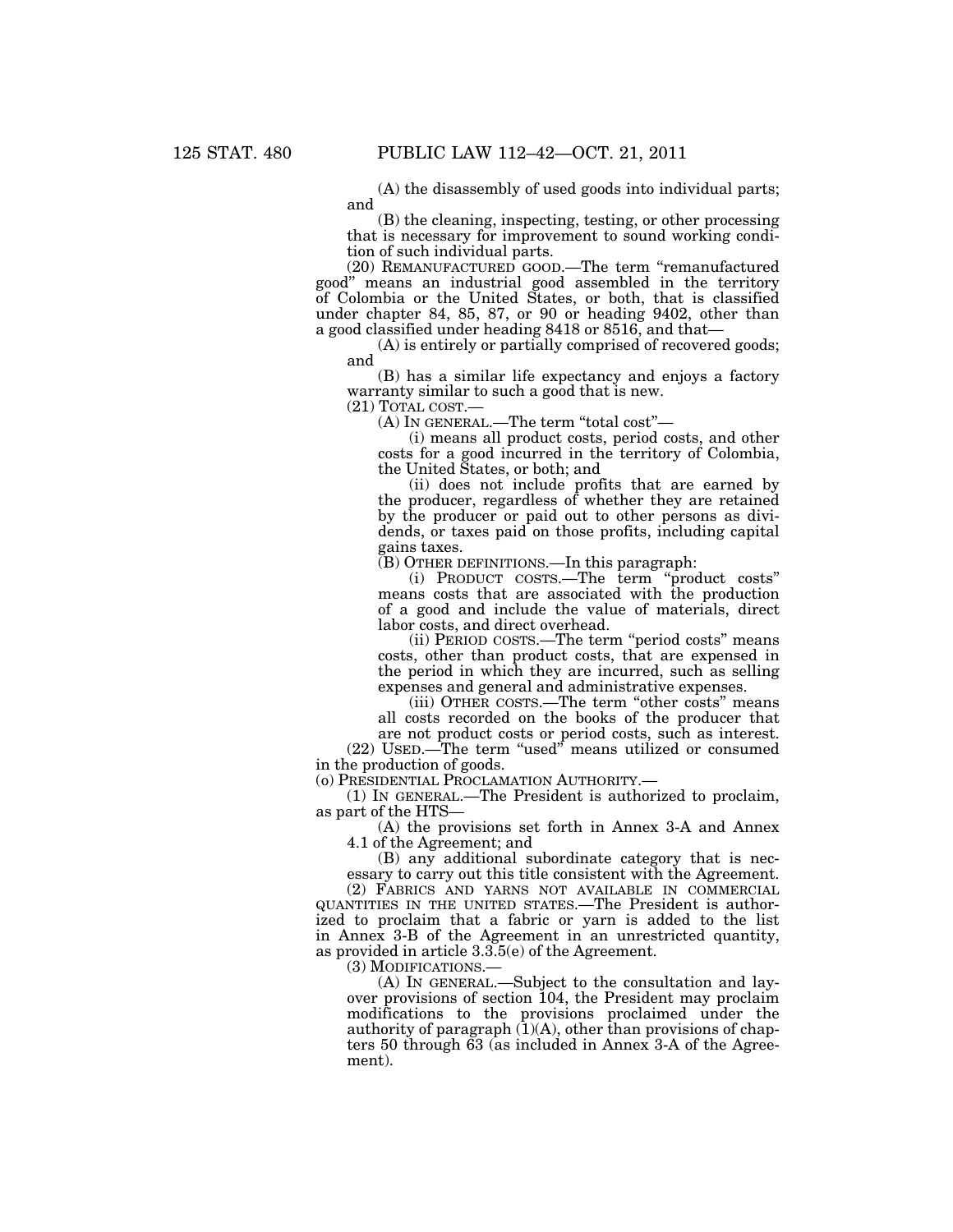(B) ADDITIONAL PROCLAMATIONS.—Notwithstanding subparagraph (A), and subject to the consultation and layover provisions of section 104, the President may proclaim before the end of the 1-year period beginning on the date on which the Agreement enters into force, modifications to correct any typographical, clerical, or other nonsubstantive technical error regarding the provisions of chapters 50 through 63 (as included in Annex 3-A of the Agreement).

(4) FABRICS, YARNS, OR FIBERS NOT AVAILABLE IN COMMER- CIAL QUANTITIES IN COLOMBIA AND THE UNITED STATES.— (A) IN GENERAL.—Notwithstanding paragraph (3)(A),

the list of fabrics, yarns, and fibers set forth in Annex 3-B of the Agreement may be modified as provided for in this paragraph.

(B) DEFINITIONS.—In this paragraph:

(i) INTERESTED ENTITY.—The term ''interested entity'' means the Government of Colombia, a potential or actual purchaser of a textile or apparel good, or a potential or actual supplier of a textile or apparel good.

(ii) DAY; DAYS,—All references to "day" and "days" exclude Saturdays, Sundays, and legal holidays observed by the Government of the United States.

(C) REQUESTS TO ADD FABRICS, YARNS, OR FIBERS.— (i) IN GENERAL.—An interested entity may request the President to determine that a fabric, yarn, or fiber is not available in commercial quantities in a timely manner in Colombia and the United States and to add that fabric, yarn, or fiber to the list in Annex 3-B of the Agreement in a restricted or unrestricted quantity.

(ii) DETERMINATION.—After receiving a request under clause (i), the President may determine whether—

(I) the fabric, yarn, or fiber is available in commercial quantities in a timely manner in Colombia or the United States; or

(II) any interested entity objects to the request.

(iii) PROCLAMATION AUTHORITY.—The President may, within the time periods specified in clause (iv), proclaim that the fabric, yarn, or fiber that is the subject of the request is added to the list in Annex 3-B of the Agreement in an unrestricted quantity, or in any restricted quantity that the President may establish, if the President has determined under clause (ii) that—

(I) the fabric, yarn, or fiber is not available in commercial quantities in a timely manner in Colombia and the United States; or

(II) no interested entity has objected to the request.

 $(iv)$  TIME PERIODS.—The time periods within which the President may issue a proclamation under clause (iii) are—

(I) not later than 30 days after the date on which a request is submitted under clause (i); or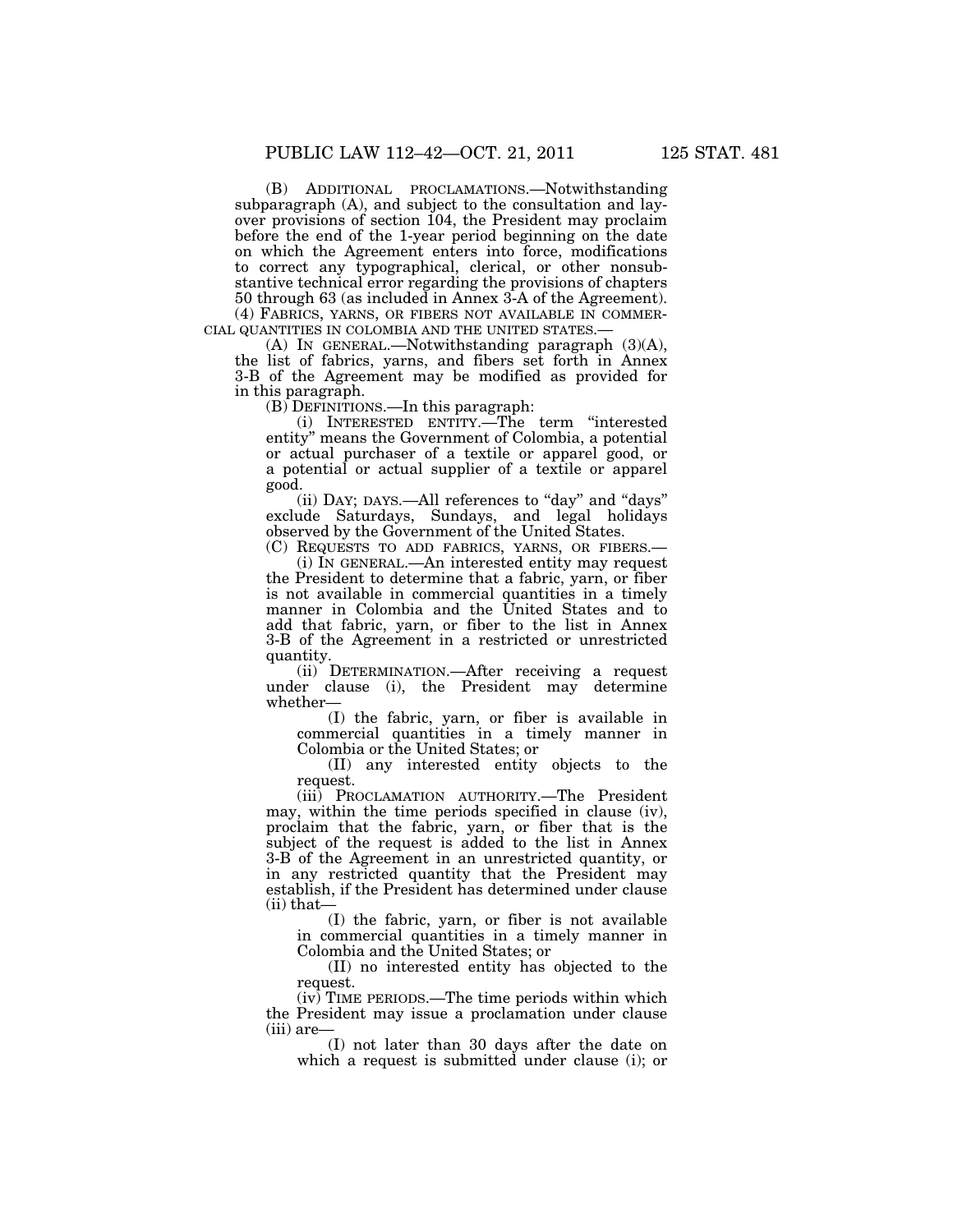(II) not later than 44 days after the request is submitted, if the President determines, within 30 days after the date on which the request is submitted, that the President does not have sufficient information to make a determination under clause (ii).

(v) EFFECTIVE DATE.—Notwithstanding section  $103(a)(2)$ , a proclamation made under clause (iii) shall take effect on the date on which the text of the proclamation is published in the Federal Register.

(vi) SUBSEQUENT ACTION.—Not later than 6 months after proclaiming under clause (iii) that a fabric, yarn, or fiber is added to the list in Annex 3-B of the Agreement in a restricted quantity, the President may eliminate the restriction if the President determines that the fabric, yarn, or fiber is not available in commercial quantities in a timely manner in Colombia and the United States.

(D) DEEMED APPROVAL OF REQUEST.—If, after an interested entity submits a request under subparagraph  $(C)(i)$ , the President does not, within the applicable time period specified in subparagraph (C)(iv), make a determination under subparagraph  $(C)(ii)$  regarding the request, the fabric, yarn, or fiber that is the subject of the request shall be considered to be added, in an unrestricted quantity, to the list in Annex 3-B of the Agreement beginning—

(i) 45 days after the date on which the request is submitted; or

(ii) 60 days after the date on which the request is submitted, if the President made a determination under subparagraph  $(C)(iv)(II)$ .

(E) REQUESTS TO RESTRICT OR REMOVE FABRICS, YARNS, OR FIBERS.

(i) IN GENERAL.—Subject to clause (ii), an interested entity may request the President to restrict the quantity of, or remove from the list in Annex 3-B of the Agreement, any fabric, yarn, or fiber—

(I) that has been added to that list in an unrestricted quantity pursuant to paragraph (2) or subparagraph  $(C)(iii)$  or  $(D)$  of this paragraph; or

(II) with respect to which the President has eliminated a restriction under subparagraph  $(C)(vi)$ .

(ii) TIME PERIOD FOR SUBMISSION.—An interested entity may submit a request under clause (i) at any time beginning on the date that is 6 months after the date of the action described in subclause (I) or (II) of that clause.

(iii) PROCLAMATION AUTHORITY.—Not later than 30 days after the date on which a request under clause (i) is submitted, the President may proclaim an action provided for under clause (i) if the President determines that the fabric, yarn, or fiber that is the subject of the request is available in commercial quantities in a timely manner in Colombia or the United States.

Deadline.

Time periods.

Deadline.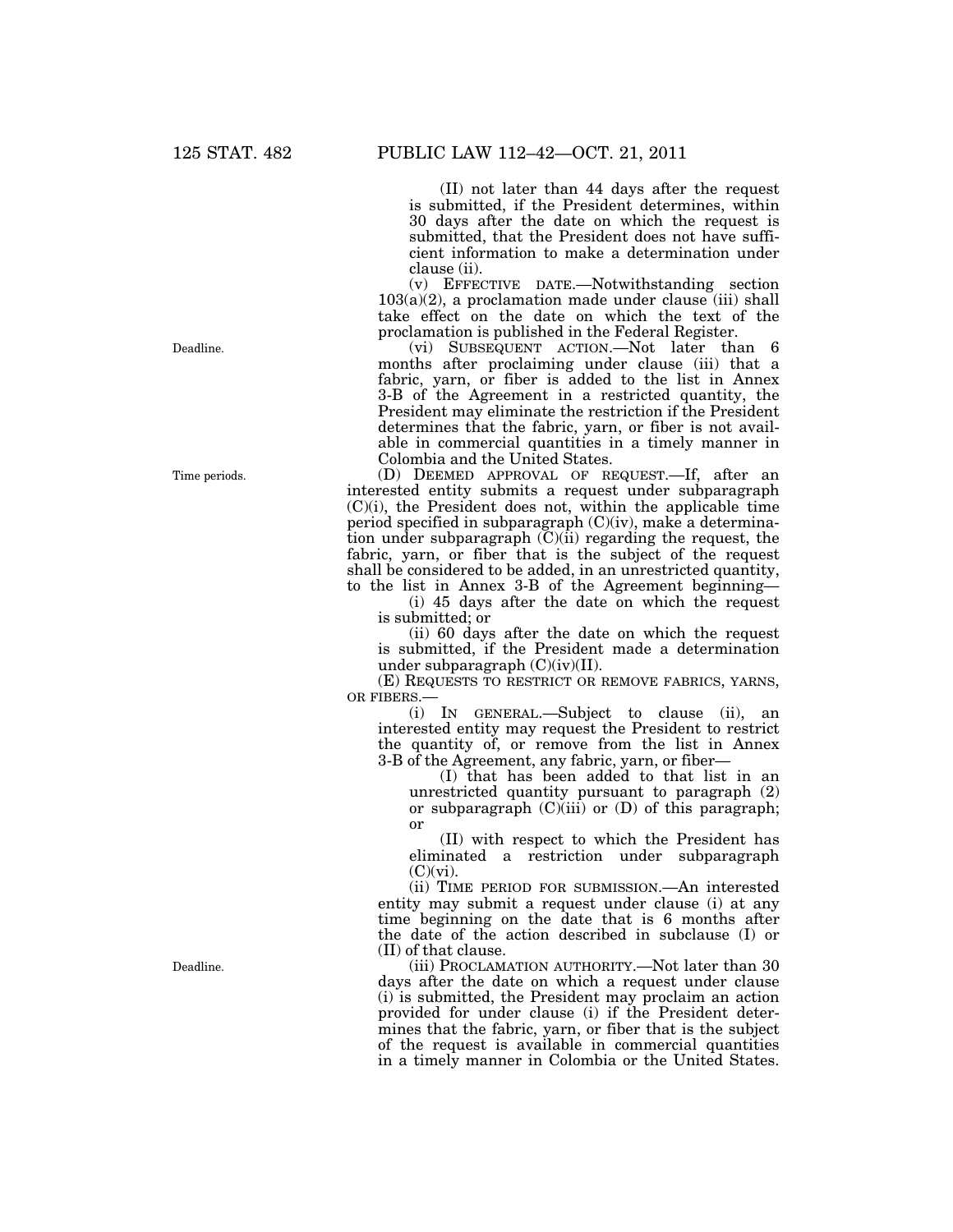(iv) EFFECTIVE DATE.—A proclamation issued under clause (iii) may not take effect earlier than the date that is 6 months after the date on which the text of the proclamation is published in the Federal Register.

(F) PROCEDURES.—The President shall establish proce-President. dures—

(i) governing the submission of a request under subparagraphs  $(\tilde{C})$  and  $(E)$ ; and

(ii) providing an opportunity for interested entities to submit comments and supporting evidence before the President makes a determination under subpara $graph (C) (ii) or (vi) or (E)(iii).$ 

#### **SEC. 204. CUSTOMS USER FEES.**

Section 13031(b) of the Consolidated Omnibus Budget Reconciliation Act of 1985 (19 U.S.C. 58c(b)) is amended by adding after paragraph (19), the following:

 $\mathfrak{F}(20)$  No fee may be charged under subsection (a) (9) or (10) with respect to goods that qualify as originating goods under section 203 of the United States–Colombia Trade Promotion Agreement Implementation Act. Any service for which an exemption from such fee is provided by reason of this paragraph may not be funded with money contained in the Customs User Fee Account.".

#### **SEC. 205. DISCLOSURE OF INCORRECT INFORMATION; FALSE CERTIFI-CATIONS OF ORIGIN; DENIAL OF PREFERENTIAL TARIFF TREATMENT.**

(a) DISCLOSURE OF INCORRECT INFORMATION.—Section 592 of the Tariff Act of 1930 (19 U.S.C. 1592) is amended—

 $(1)$  in subsection  $(c)$ 

(A) by redesignating paragraph (12) as paragraph (13); and

(B) by inserting after paragraph (11) the following new paragraph:

"(12) PRIOR DISCLOSURE REGARDING CLAIMS UNDER THE UNITED STATES–COLOMBIA TRADE PROMOTION AGREEMENT.—An importer shall not be subject to penalties under subsection (a) for making an incorrect claim that a good qualifies as an originating good under section 203 of the United States– Colombia Trade Promotion Agreement Implementation Act if the importer, in accordance with regulations issued by the Secretary of the Treasury, promptly and voluntarily makes a corrected declaration and pays any duties owing with respect to that good.''; and

(2) by adding at the end the following new subsection: "(k) FALSE CERTIFICATIONS OF ORIGIN UNDER THE UNITED STATES-COLOMBIA TRADE PROMOTION AGREEMENT.

"(1) IN GENERAL.—Subject to paragraph  $(2)$ , it is unlawful for any person to certify falsely, by fraud, gross negligence, or negligence, in a CTPA certification of origin (as defined in section 508 of this Act) that a good exported from the United States qualifies as an originating good under the rules of origin provided for in section 203 of the United States– Colombia Trade Promotion Agreement Implementation Act. The Applicability. procedures and penalties of this section that apply to a violation of subsection (a) also apply to a violation of this subsection.

Regulations.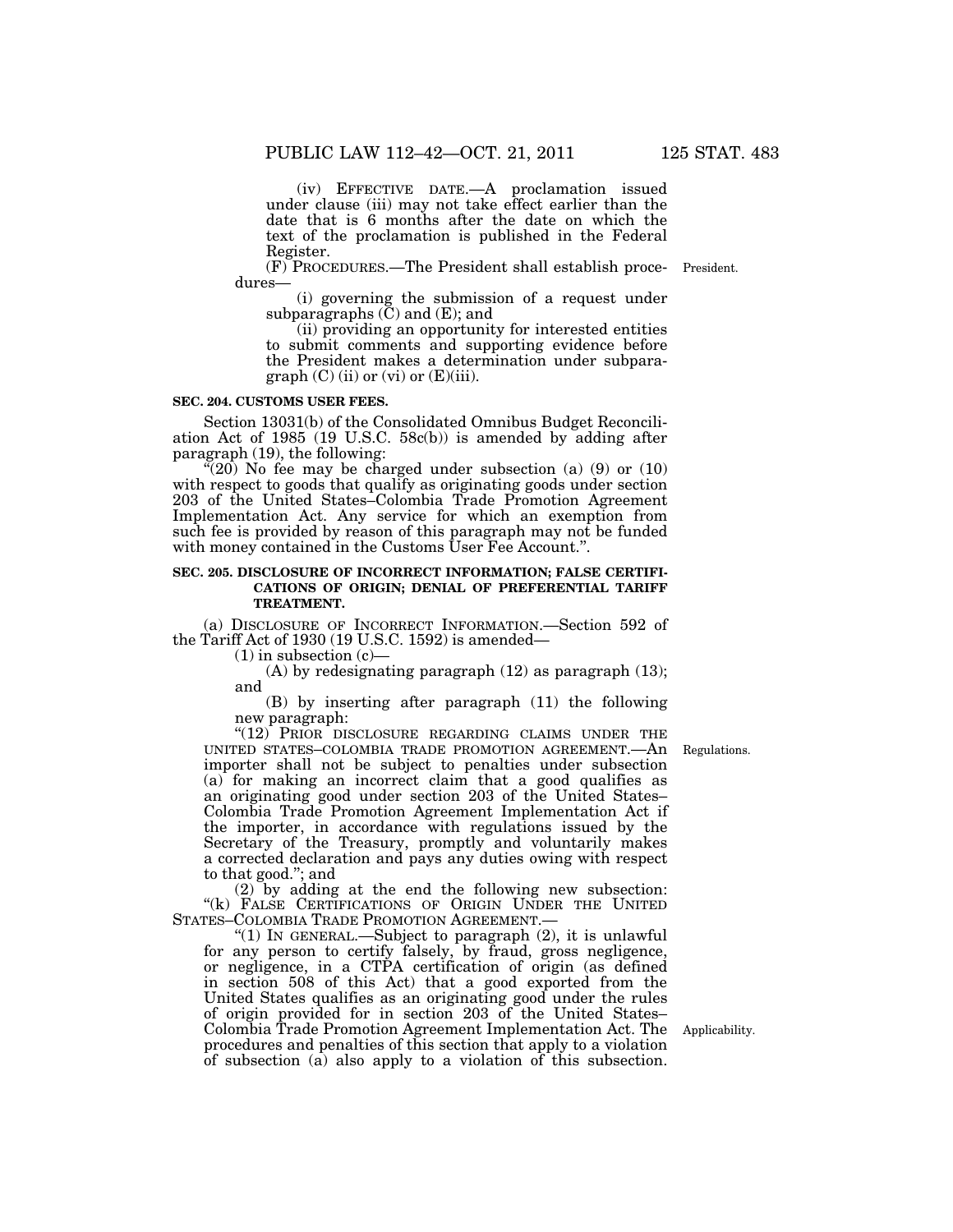"(2) PROMPT AND VOLUNTARY DISCLOSURE OF INCORRECT INFORMATION.—No penalty shall be imposed under this subsection if, promptly after an exporter or producer that issued a CTPA certification of origin has reason to believe that such certification contains or is based on incorrect information, the exporter or producer voluntarily provides written notice of such incorrect information to every person to whom the certification was issued.

''(3) EXCEPTION.—A person shall not be considered to have violated paragraph (1) if—

 $^{x}(A)$  the information was correct at the time it was provided in a CTPA certification of origin but was later rendered incorrect due to a change in circumstances; and

''(B) the person promptly and voluntarily provides written notice of the change in circumstances to all persons to whom the person provided the certification.''.

(b) DENIAL OF PREFERENTIAL TARIFF TREATMENT.—Section 514 of the Tariff Act of 1930 (19 U.S.C. 1514) is amended by adding at the end the following new subsection:

"(k) DENIAL OF PREFERENTIAL TARIFF TREATMENT UNDER THE UNITED STATES–COLOMBIA TRADE PROMOTION AGREEMENT.—If U.S. Customs and Border Protection or U.S. Immigration and Customs Enforcement of the Department of Homeland Security finds indications of a pattern of conduct by an importer, exporter, or producer of false or unsupported representations that goods qualify under the rules of origin provided for in section 203 of the United States– Colombia Trade Promotion Agreement Implementation Act, U.S. Customs and Border Protection, in accordance with regulations issued by the Secretary of the Treasury, may suspend preferential tariff treatment under the United States–Colombia Trade Promotion Agreement to entries of identical goods covered by subsequent representations by that importer, exporter, or producer until U.S. Customs and Border Protection determines that representations of that person are in conformity with such section 203.''.

### **SEC. 206. RELIQUIDATION OF ENTRIES.**

Section 520(d) of the Tariff Act of 1930 (19 U.S.C. 1520(d)) is amended in the matter preceding paragraph (1)—

 $(1)$  by striking "or"; and

(2) by striking ''for which'' and inserting '', or section 203 of the United States–Colombia Trade Promotion Agreement Implementation Act for which''.

### **SEC. 207. RECORDKEEPING REQUIREMENTS.**

Section 508 of the Tariff Act of 1930 (19 U.S.C. 1508) is amended—

(1) by redesignating subsection (j) as subsection  $(k)$ ;

(2) by inserting after subsection (i) the following new subsection:

(j) CERTIFICATIONS OF ORIGIN FOR GOODS EXPORTED UNDER THE UNITED STATES-COLOMBIA TRADE PROMOTION AGREEMENT.

''(1) DEFINITIONS.—In this subsection:

''(A) RECORDS AND SUPPORTING DOCUMENTS.—The term 'records and supporting documents' means, with respect to an exported good under paragraph (2), records and documents related to the origin of the good, including—

"(i) the purchase, cost, and value of, and payment for, the good;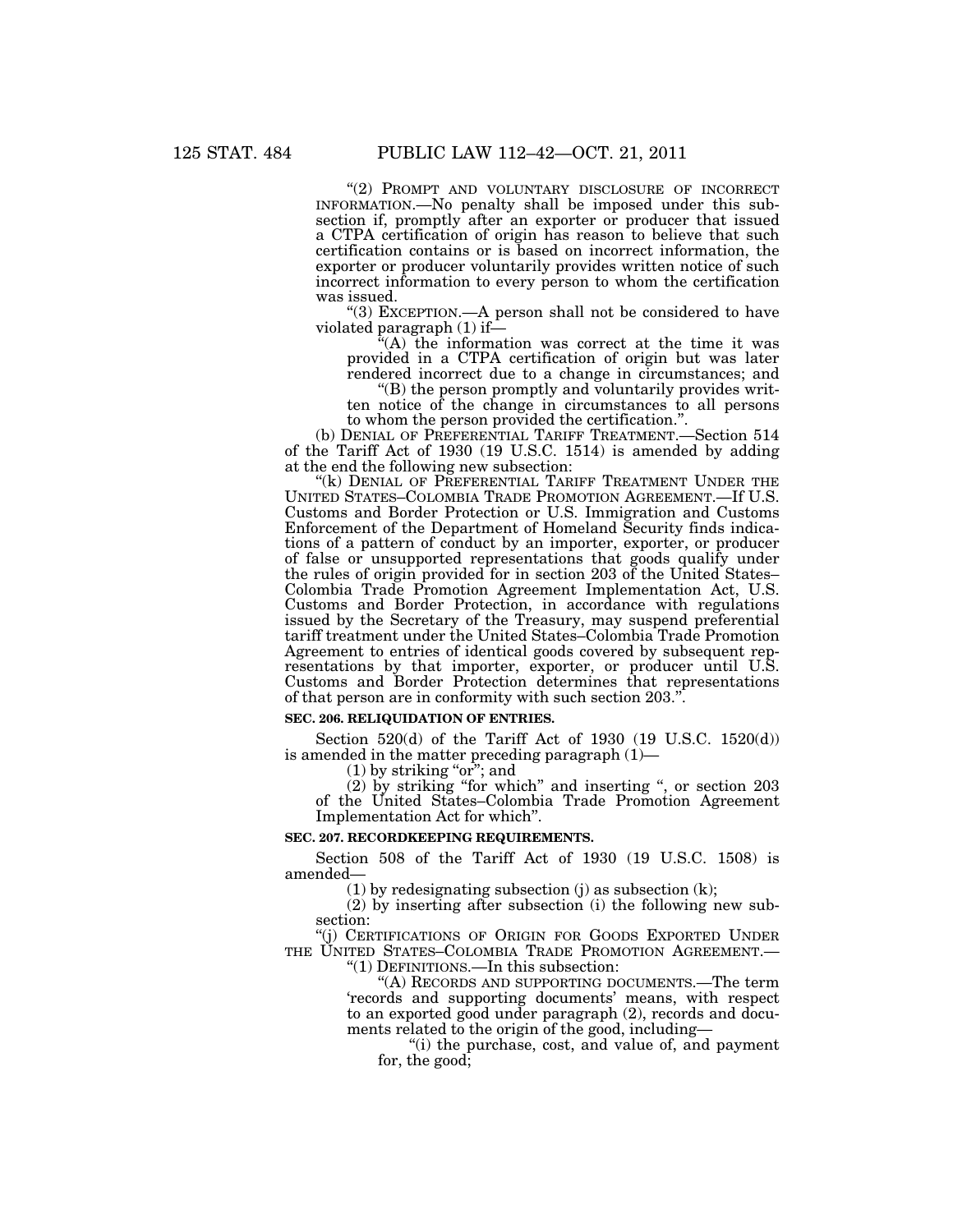"(ii) the purchase, cost, and value of, and payment for, all materials, including indirect materials, used in the production of the good; and

''(iii) the production of the good in the form in which it was exported.

''(B) CTPA CERTIFICATION OF ORIGIN.—The term 'CTPA certification of origin' means the certification established under article 4.15 of the United States–Colombia Trade Promotion Agreement that a good qualifies as an originating good under such Agreement.

Regulations.

"(2) EXPORTS TO COLOMBIA.—Any person who completes and issues a CTPA certification of origin for a good exported from the United States shall make, keep, and, pursuant to rules and regulations promulgated by the Secretary of the Treasury, render for examination and inspection all records and supporting documents related to the origin of the good (including the certification or copies thereof).

''(3) RETENTION PERIOD.—The person who issues a CTPA certification of origin shall keep the records and supporting documents relating to that certification of origin for a period of at least 5 years after the date on which the certification is issued.''; and

 $(3)$  in subsection  $(k)$ , as so redesignated by striking " $(h)$ , or (i)" and inserting " $(h)$ , (i), or (j)".

## **SEC. 208. ENFORCEMENT RELATING TO TRADE IN TEXTILE OR APPAREL GOODS.**

(a) ACTION DURING VERIFICATION.—

(1) IN GENERAL.—If the Secretary of the Treasury requests the Government of Colombia to conduct a verification pursuant to article 3.2 of the Agreement for purposes of making a determination under paragraph (2), the President may direct the Secretary to take appropriate action described in subsection (b) while the verification is being conducted.

(2) DETERMINATION.—A determination under this paragraph is a determination of the Secretary that—

(A) an exporter or producer in Colombia is complying with applicable customs laws, regulations, and procedures regarding trade in textile or apparel goods, or

(B) a claim that a textile or apparel good exported or produced by such exporter or producer—

(i) qualifies as an originating good under section 203, or

(ii) is a good of Colombia,

is accurate.

(b) APPROPRIATE ACTION DESCRIBED.—Appropriate action under subsection  $(a)(1)$  includes-

(1) suspension of preferential tariff treatment under the Agreement with respect to—

(A) any textile or apparel good exported or produced by the person that is the subject of a verification under subsection  $(a)(1)$  regarding compliance described in subsection  $(a)(2)(A)$ , if the Secretary of the Treasury determines that there is insufficient information to support any claim for preferential tariff treatment that has been made with respect to any such good; or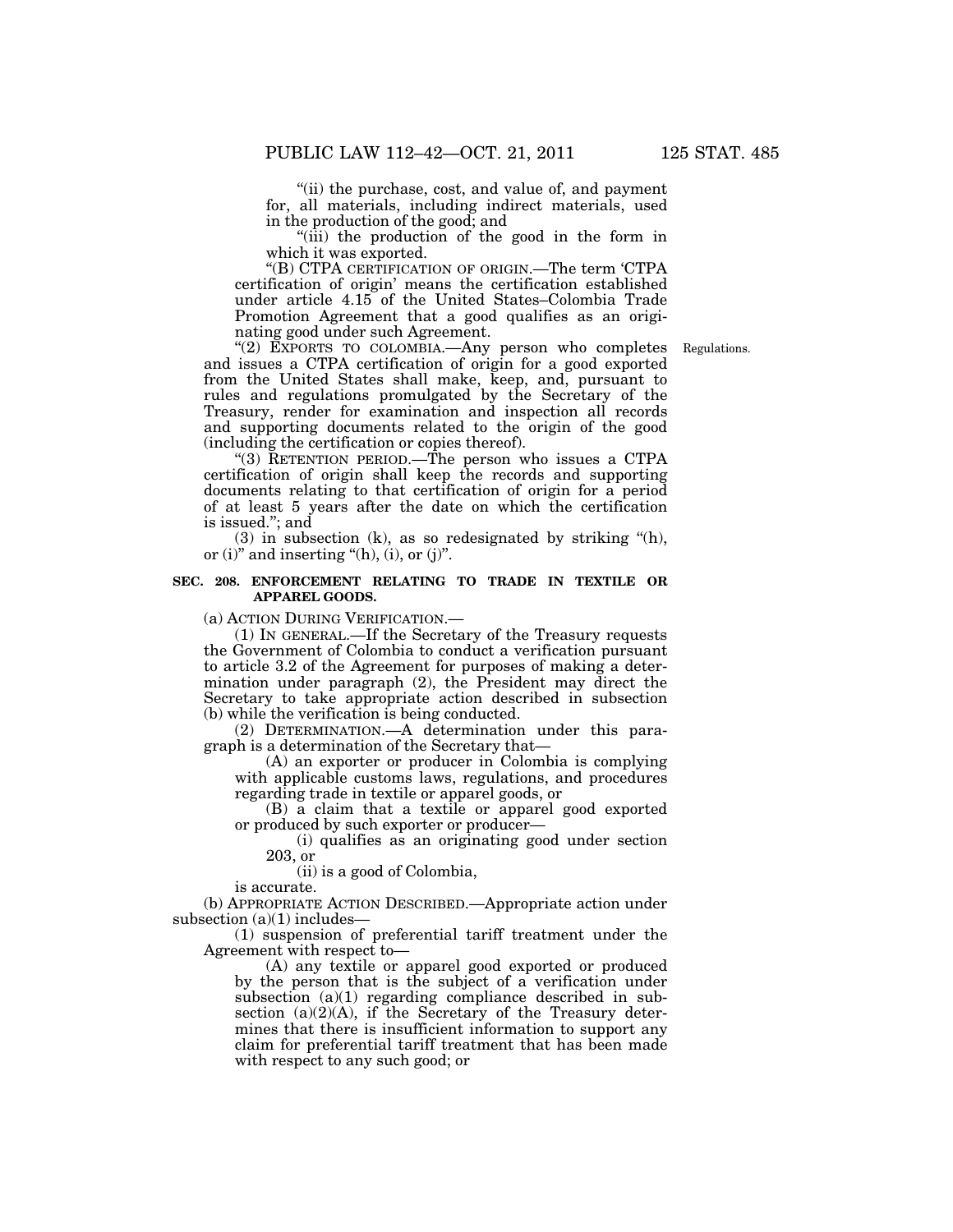(B) the textile or apparel good for which a claim of preferential tariff treatment has been made that is the subject of a verification under subsection  $(a)(1)$  regarding a claim described in subsection (a)(2)(B), if the Secretary determines that there is insufficient information to support that claim;

(2) denial of preferential tariff treatment under the Agreement with respect to—

(A) any textile or apparel good exported or produced by the person that is the subject of a verification under subsection (a)(1) regarding compliance described in subsection  $(a)(2)(A)$ , if the Secretary determines that the person has provided incorrect information to support any claim for preferential tariff treatment that has been made with respect to any such good; or

(B) the textile or apparel good for which a claim of preferential tariff treatment has been made that is the subject of a verification under subsection  $(a)(1)$  regarding a claim described in subsection  $(a)(2)(B)$ , if the Secretary determines that a person has provided incorrect information to support that claim;

(3) detention of any textile or apparel good exported or produced by the person that is the subject of a verification under subsection  $(a)(1)$  regarding compliance described in subsection  $(a)(2)(A)$  or a claim described in subsection  $(a)(2)(B)$ , if the Secretary determines that there is insufficient information to determine the country of origin of any such good; and

(4) denial of entry into the United States of any textile or apparel good exported or produced by the person that is the subject of a verification under subsection  $(a)(1)$  regarding compliance described in subsection  $(a)(2)(A)$  or a claim described in subsection  $(a)(2)(B)$ , if the Secretary determines that the person has provided incorrect information as to the country of origin of any such good.

(c) ACTION ON COMPLETION OF A VERIFICATION.—On completion of a verification under subsection  $(a)(1)$ , the President may direct the Secretary of the Treasury to take appropriate action described in subsection (d) until such time as the Secretary receives information sufficient to make the determination under subsection (a)(2) or until such earlier date as the President may direct.

(d) APPROPRIATE ACTION DESCRIBED.—Appropriate action under subsection (c) includes—

(1) denial of preferential tariff treatment under the Agreement with respect to—

(A) any textile or apparel good exported or produced by the person that is the subject of a verification under subsection (a)(1) regarding compliance described in subsection (a)(2)(A), if the Secretary of the Treasury determines that there is insufficient information to support, or that the person has provided incorrect information to support, any claim for preferential tariff treatment that has been made with respect to any such good; or

(B) the textile or apparel good for which a claim of preferential tariff treatment has been made that is the subject of a verification under subsection  $(a)(1)$  regarding a claim described in subsection  $(a)(2)(B)$ , if the Secretary determines that there is insufficient information to support,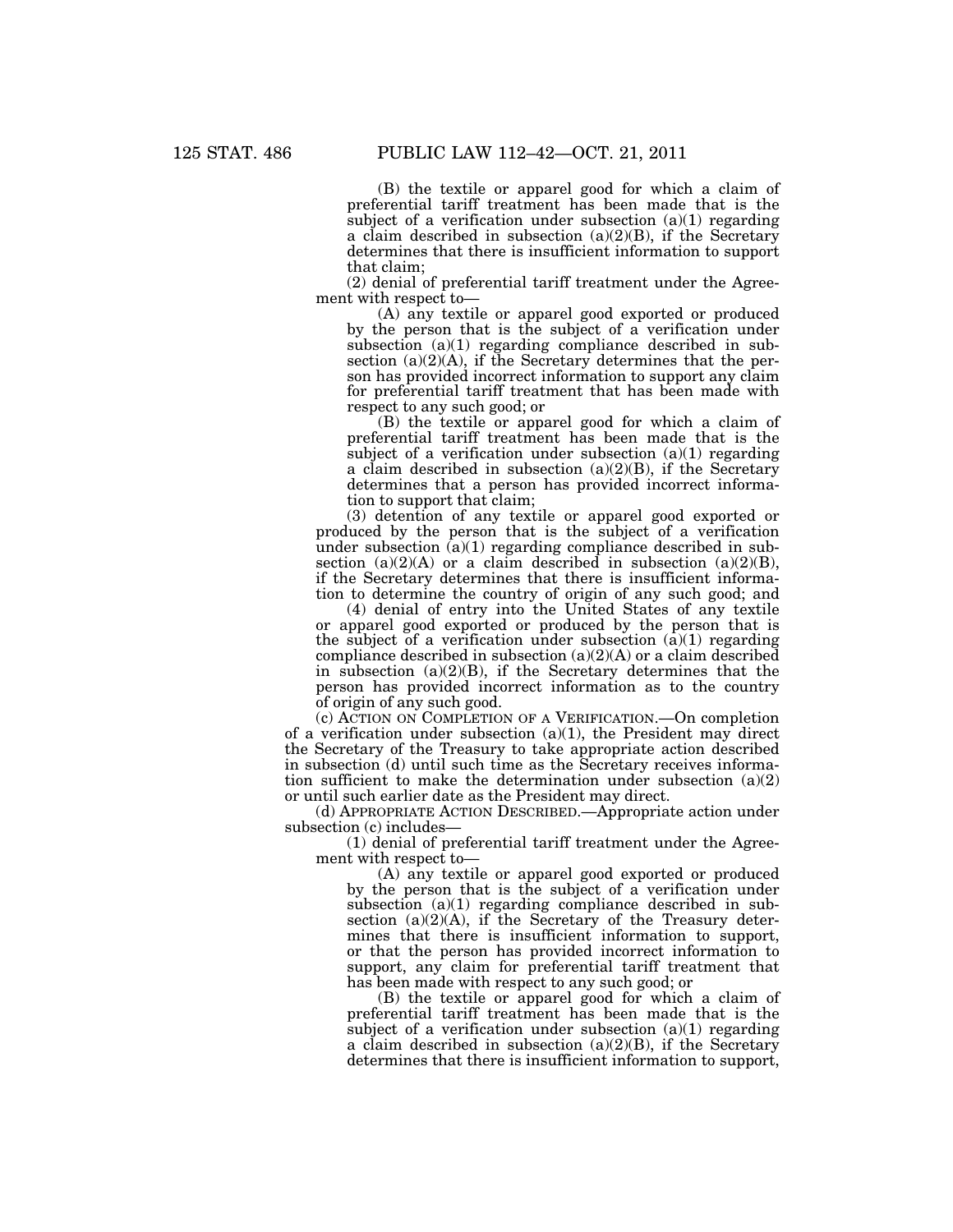or that a person has provided incorrect information to support, that claim; and

(2) denial of entry into the United States of any textile or apparel good exported or produced by the person that is the subject of a verification under subsection  $(\hat{a})(1)$  regarding compliance described in subsection  $(a)(2)(A)$  or a claim described in subsection  $(a)(2)(B)$ , if the Secretary determines that there is insufficient information to determine, or that the person has provided incorrect information as to, the country of origin of any such good.

(e) PUBLICATION OF NAME OF PERSON.—In accordance with article 3.2.6 of the Agreement, the Secretary of the Treasury may publish the name of any person that the Secretary has determined—

(1) is engaged in circumvention of applicable laws, regulations, or procedures affecting trade in textile or apparel goods; or

(2) has failed to demonstrate that it produces, or is capable of producing, textile or apparel goods.

#### **SEC. 209. REGULATIONS.**

The Secretary of the Treasury shall prescribe such regulations as may be necessary to carry out—

(1) subsections (a) through (n) of section 203;

(2) the amendment made by section 204; and

(3) any proclamation issued under section 203(o).

## **TITLE III—RELIEF FROM IMPORTS**

#### **SEC. 301. DEFINITIONS.**

In this title:

(1) COLOMBIAN ARTICLE.—The term ''Colombian article'' means an article that qualifies as an originating good under section 203(b).

(2) COLOMBIAN TEXTILE OR APPAREL ARTICLE.—The term ''Colombian textile or apparel article'' means a textile or apparel good (as defined in section 3(4)) that is a Colombian article.

# **Subtitle A—Relief From Imports Benefitting From the Agreement**

#### **SEC. 311. COMMENCING OF ACTION FOR RELIEF.**

(a) FILING OF PETITION.—A petition requesting action under this subtitle for the purpose of adjusting to the obligations of the United States under the Agreement may be filed with the Commission by an entity, including a trade association, firm, certified or recognized union, or group of workers, that is representative of an industry. The Commission shall transmit a copy of any petition filed under this subsection to the United States Trade Representative.

(b) INVESTIGATION AND DETERMINATION.—Upon the filing of a petition under subsection (a), the Commission, unless subsection (d) applies, shall promptly initiate an investigation to determine whether, as a result of the reduction or elimination of a duty provided for under the Agreement, a Colombian article is being imported into the United States in such increased quantities, in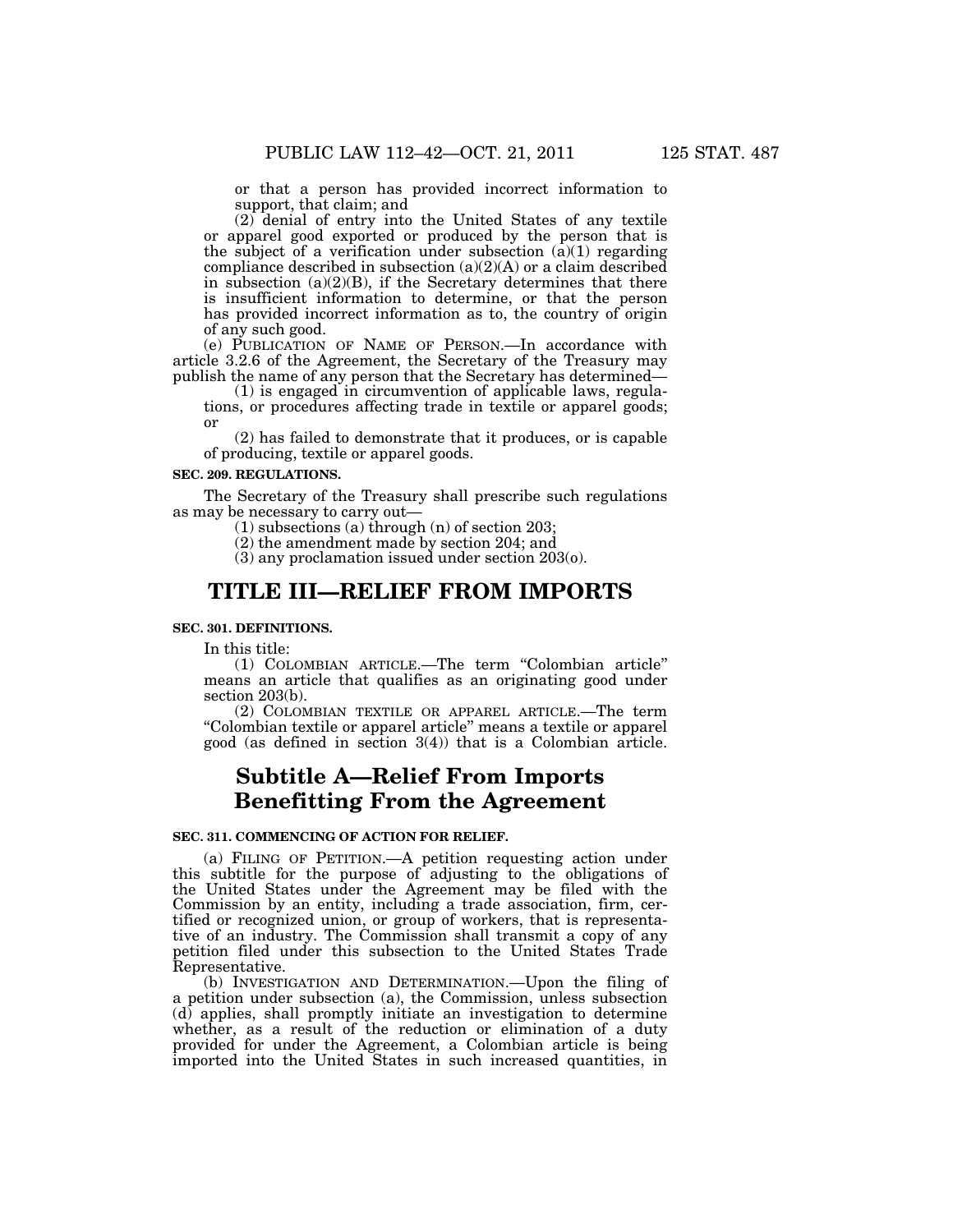absolute terms or relative to domestic production, and under such conditions that imports of the Colombian article constitute a substantial cause of serious injury or threat thereof to the domestic industry producing an article that is like, or directly competitive with, the imported article.

(c) APPLICABLE PROVISIONS.—The following provisions of section 202 of the Trade Act of 1974 (19 U.S.C. 2252) apply with respect to any investigation initiated under subsection (b):

 $(1)$  Paragraphs  $(1)(B)$  and  $(3)$  of subsection  $(b)$ .

(2) Subsection (c).

(3) Subsection (i).

(d) ARTICLES EXEMPT FROM INVESTIGATION.—No investigation may be initiated under this section with respect to any Colombian article if, after the date on which the Agreement enters into force, import relief has been provided with respect to that Colombian article under this subtitle.

#### **SEC. 312. COMMISSION ACTION ON PETITION.**

(a) DETERMINATION.—Not later than 120 days after the date on which an investigation is initiated under section 311(b) with respect to a petition, the Commission shall make the determination required under that section.

(b) APPLICABLE PROVISIONS.—For purposes of this subtitle, the provisions of paragraphs  $(1)$ ,  $(2)$ , and  $(3)$  of section 330(d) of the Tariff Act of  $1930$  (19 U.S.C. 1330(d) (1), (2), and (3)) shall be applied with respect to determinations and findings made under this section as if such determinations and findings were made under section 202 of the Trade Act of 1974 (19 U.S.C. 2252).

(c) ADDITIONAL FINDING AND RECOMMENDATION IF DETERMINA-TION AFFIRMATIVE.

(1) IN GENERAL.—If the determination made by the Commission under subsection (a) with respect to imports of an article is affirmative, or if the President may consider a determination of the Commission to be an affirmative determination as provided for under paragraph (1) of section 330(d) of the Tariff Act of 1930 (19 U.S.C.  $1\overline{3}30\overline{(d)}(1)$ ), the Commission shall find, and recommend to the President in the report required under subsection (d), the amount of import relief that is necessary to remedy or prevent the injury found by the Commission in the determination and to facilitate the efforts of the domestic industry to make a positive adjustment to import competition.

(2) LIMITATION ON RELIEF.—The import relief recommended by the Commission under this subsection shall be limited to the relief described in section 313(c).

(3) VOTING; SEPARATE VIEWS.—Only those members of the Commission who voted in the affirmative under subsection (a) are eligible to vote on the proposed action to remedy or prevent the injury found by the Commission. Members of the Commission who did not vote in the affirmative may submit, in the report required under subsection (d), separate views regarding what action, if any, should be taken to remedy or prevent the injury.

(d) REPORT TO PRESIDENT.—Not later than the date that is 30 days after the date on which a determination is made under subsection (a) with respect to an investigation, the Commission shall submit to the President a report that includes—

Deadline.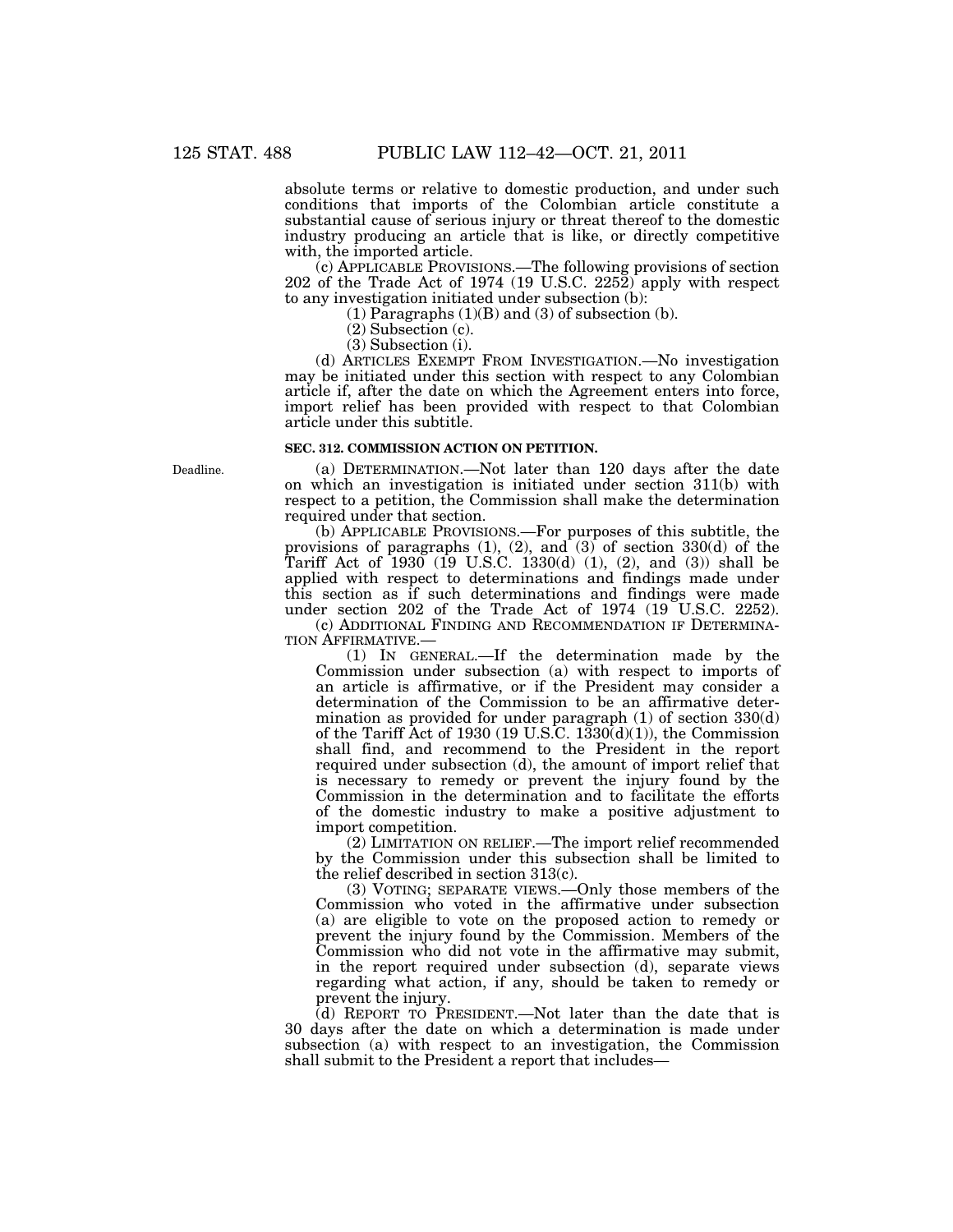(1) the determination made under subsection (a) and an explanation of the basis for the determination;

(2) if the determination under subsection (a) is affirmative, any findings and recommendations for import relief made under subsection (c) and an explanation of the basis for each recommendation; and

(3) any dissenting or separate views by members of the Commission regarding the determination referred to in paragraph (1) and any finding or recommendation referred to in paragraph (2).

(e) PUBLIC NOTICE.—Upon submitting a report to the President under subsection (d), the Commission shall promptly make public the report (with the exception of information which the Commission determines to be confidential) and shall publish a summary of the report in the Federal Register.

#### **SEC. 313. PROVISION OF RELIEF.**

(a) IN GENERAL.—Not later than the date that is 30 days after the date on which the President receives a report of the Commission in which the Commission's determination under section 312(a) is affirmative, or which contains a determination under section 312(a) that the President considers to be affirmative under paragraph (1) of section 330(d) of the Tariff Act of 1930 (19 U.S.C.  $1330(d)(1)$ , the President, subject to subsection (b), shall provide relief from imports of the article that is the subject of such determination to the extent that the President determines necessary to remedy or prevent the injury found by the Commission and to facilitate the efforts of the domestic industry to make a positive adjustment to import competition.

(b) EXCEPTION.—The President is not required to provide import relief under this section if the President determines that the provision of the import relief will not provide greater economic and social benefits than costs.

(c) NATURE OF RELIEF.—

(1) IN GENERAL.—The import relief that the President is authorized to provide under this section with respect to imports of an article is as follows:

(A) The suspension of any further reduction provided for under Annex 2.3 of the Agreement in the duty imposed on the article.

(B) An increase in the rate of duty imposed on the article to a level that does not exceed the lesser of—

(i) the column 1 general rate of duty imposed under the HTS on like articles at the time the import relief is provided; or

(ii) the column 1 general rate of duty imposed under the HTS on like articles on the day before the date on which the Agreement enters into force.

(2) PROGRESSIVE LIBERALIZATION.—If the period for which import relief is provided under this section is greater than 1 year, the President shall provide for the progressive liberalization (described in article 8.2.2 of the Agreement) of such relief at regular intervals during the period of its application.

(d) PERIOD OF RELIEF.—

(1) IN GENERAL.—Subject to paragraph (2), any import relief that the President provides under this section may not be in effect for more than 2 years.

Federal Register, publication.

President.

Deadline.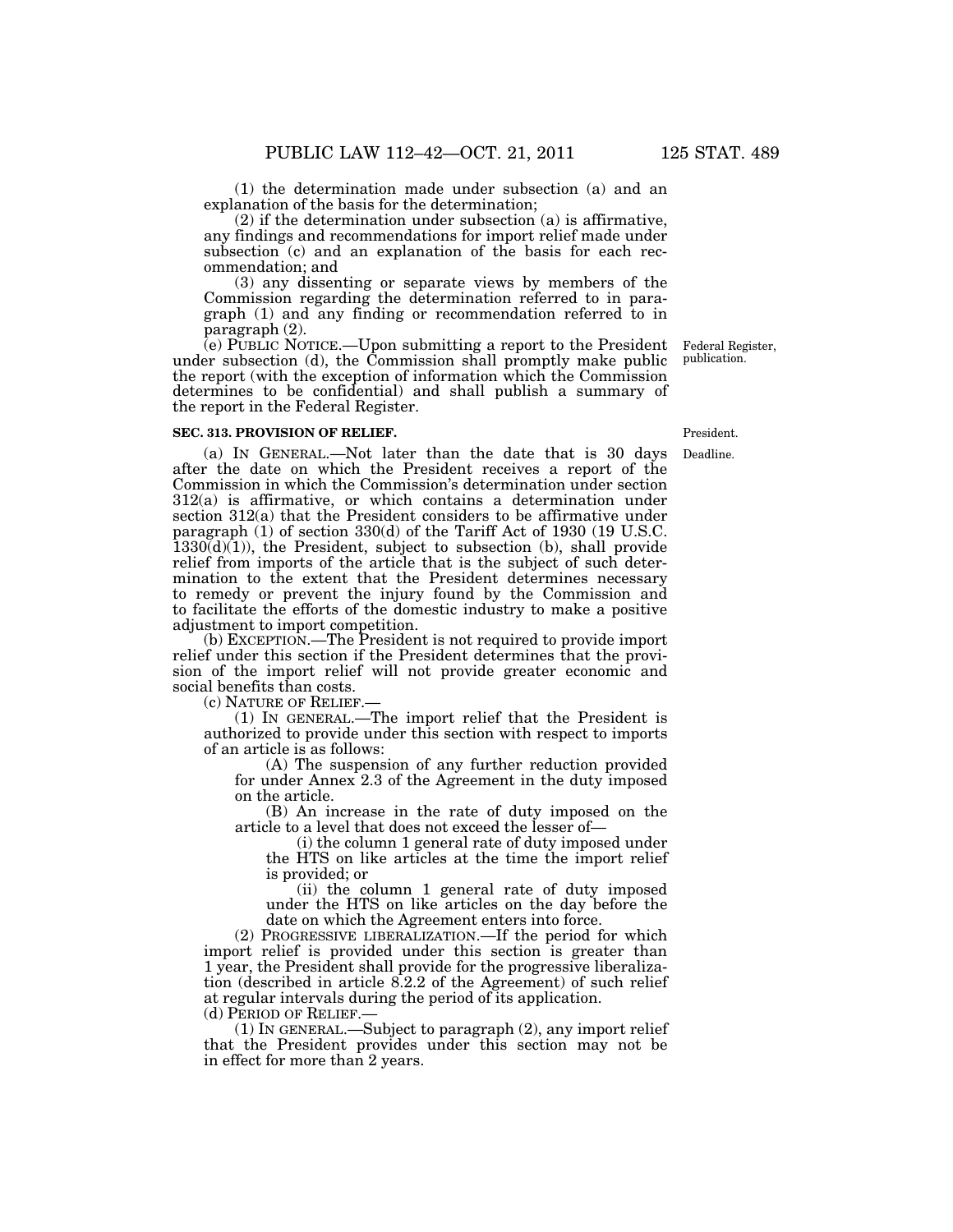(2) EXTENSION.—

(A) IN GENERAL.—Subject to subparagraph (C), the President, after receiving a determination from the Commission under subparagraph (B) that is affirmative, or which the President considers to be affirmative under paragraph (1) of section 330(d) of the Tariff Act of 1930  $(19 \text{ U.S.C. } 1330(\text{d})(1))$ , may extend the effective period of any import relief provided under this section by up to 2 years, if the President determines that—

(i) the import relief continues to be necessary to remedy or prevent serious injury and to facilitate adjustment by the domestic industry to import competition; and

(ii) there is evidence that the industry is making a positive adjustment to import competition.

(B) ACTION BY COMMISSION.—

(i) INVESTIGATION.—Upon a petition on behalf of the industry concerned that is filed with the Commission not earlier than the date that is 9 months, and not later than the date that is 6 months, before the date on which any action taken under subsection (a) is to terminate, the Commission shall conduct an investigation to determine whether action under this section continues to be necessary to remedy or prevent serious injury and whether there is evidence that the industry is making a positive adjustment to import competition.

(ii) NOTICE AND HEARING.—The Commission shall publish notice of the commencement of any proceeding under this subparagraph in the Federal Register and shall, within a reasonable time thereafter, hold a public hearing at which the Commission shall afford interested parties and consumers an opportunity to be present, to present evidence, and to respond to the presentations of other parties and consumers, and otherwise to be heard.

(iii) REPORT.—The Commission shall submit to the President a report on its investigation and determination under this subparagraph not later than 60 days before the action under subsection (a) is to terminate, unless the President specifies a different date.

(C) PERIOD OF IMPORT RELIEF.—Any import relief provided under this section, including any extensions thereof, may not, in the aggregate, be in effect for more than 4 years.

(e) RATE AFTER TERMINATION OF IMPORT RELIEF.—When import relief under this section is terminated with respect to an article—

(1) the rate of duty on that article after such termination and on or before December 31 of the year in which such termination occurs shall be the rate that, according to the Schedule of the United States to Annex 2.3 of the Agreement, would have been in effect 1 year after the provision of relief under subsection (a); and

(2) the rate of duty for that article after December 31 of the year in which such termination occurs shall be, at the discretion of the President, either—

Federal Register, publication.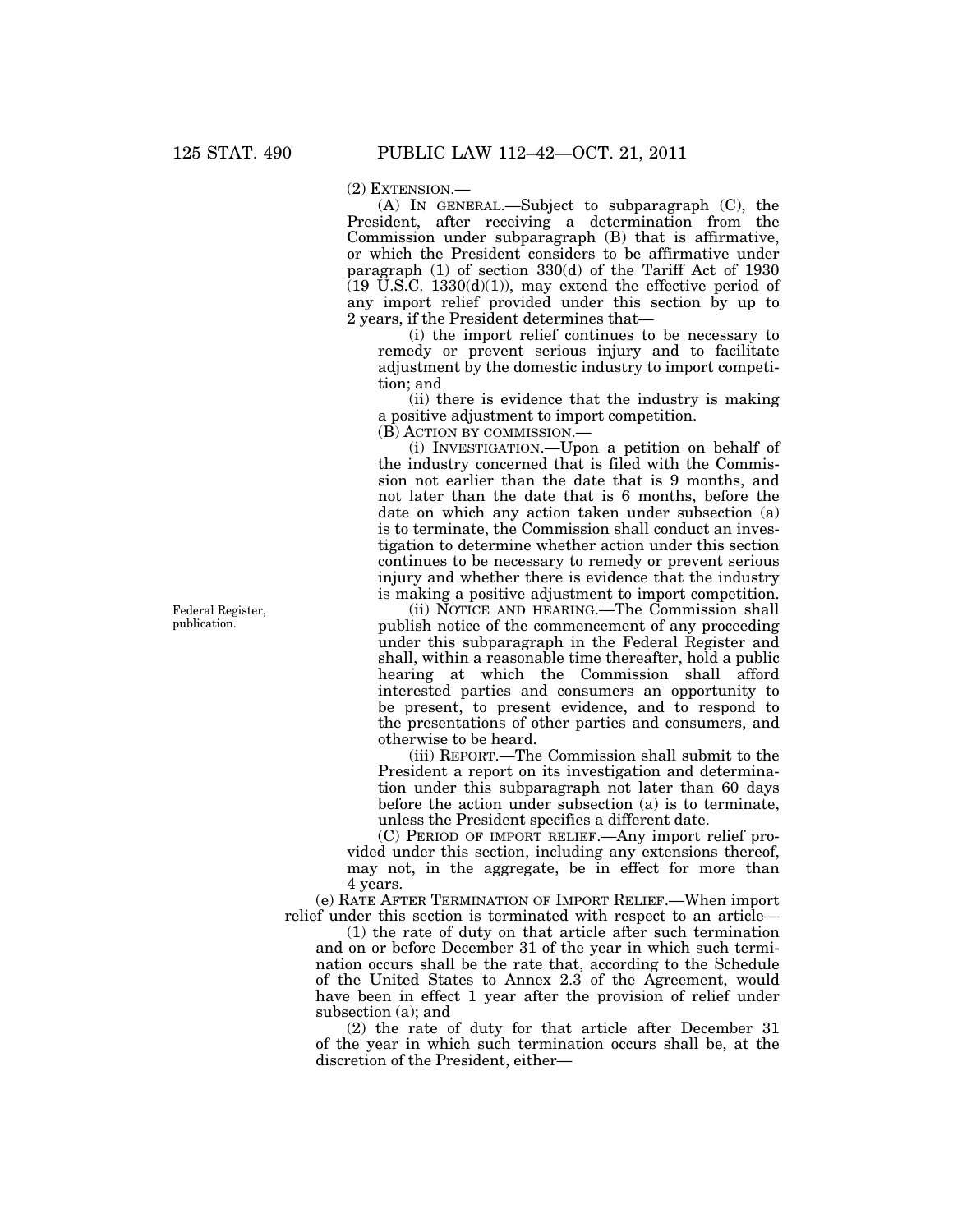(A) the applicable rate of duty for that article set forth in the Schedule of the United States to Annex 2.3 of the Agreement; or

(B) the rate of duty resulting from the elimination of the tariff in equal annual stages ending on the date set forth in the Schedule of the United States to Annex

2.3 of the Agreement for the elimination of the tariff. (f) ARTICLES EXEMPT FROM RELIEF.—No import relief may be provided under this section on—

> (1) any article that is subject to import relief under— (A) subtitle B; or

> (B) chapter 1 of title II of the Trade Act of 1974 (19 U.S.C. 2251 et seq.); or

(2) any article on which an additional duty assessed under section  $20\overline{2}$ (b) is in effect.

#### **SEC. 314. TERMINATION OF RELIEF AUTHORITY.**

(a) GENERAL RULE.—Subject to subsection (b), no import relief may be provided under this subtitle after the date that is 10 years after the date on which the Agreement enters into force.

(b) EXCEPTION.—If an article for which relief is provided under this subtitle is an article for which the period for tariff elimination, set forth in the Schedule of the United States to Annex 2.3 of the Agreement, is greater than 10 years, no relief under this subtitle may be provided for that article after the date on which that period ends.

#### **SEC. 315. COMPENSATION AUTHORITY.**

For purposes of section 123 of the Trade Act of 1974 (19 U.S.C. 2133), any import relief provided by the President under section 313 shall be treated as action taken under chapter 1 of title II of such Act (19 U.S.C. 2251 et seq.).

#### **SEC. 316. CONFIDENTIAL BUSINESS INFORMATION.**

Section 202(a)(8) of the Trade Act of 1974 (19 U.S.C. 2252(a)(8)) is amended in the first sentence—

 $(1)$  by striking "and"; and

(2) by inserting before the period at the end '', and title III of the United States–Colombia Trade Promotion Agreement Implementation Act''.

# **Subtitle B—Textile and Apparel Safeguard Measures**

## **SEC. 321. COMMENCEMENT OF ACTION FOR RELIEF.**

(a) IN GENERAL.—A request for action under this subtitle for the purpose of adjusting to the obligations of the United States under the Agreement may be filed with the President by an interested party. Upon the filing of a request, the President shall review the request to determine, from information presented in the request, whether to commence consideration of the request.

(b) PUBLICATION OF REQUEST.—If the President determines that the request under subsection (a) provides the information necessary for the request to be considered, the President shall publish in the Federal Register a notice of commencement of consideration of the request, and notice seeking public comments regarding the

President.

Federal Register, publication. Notice.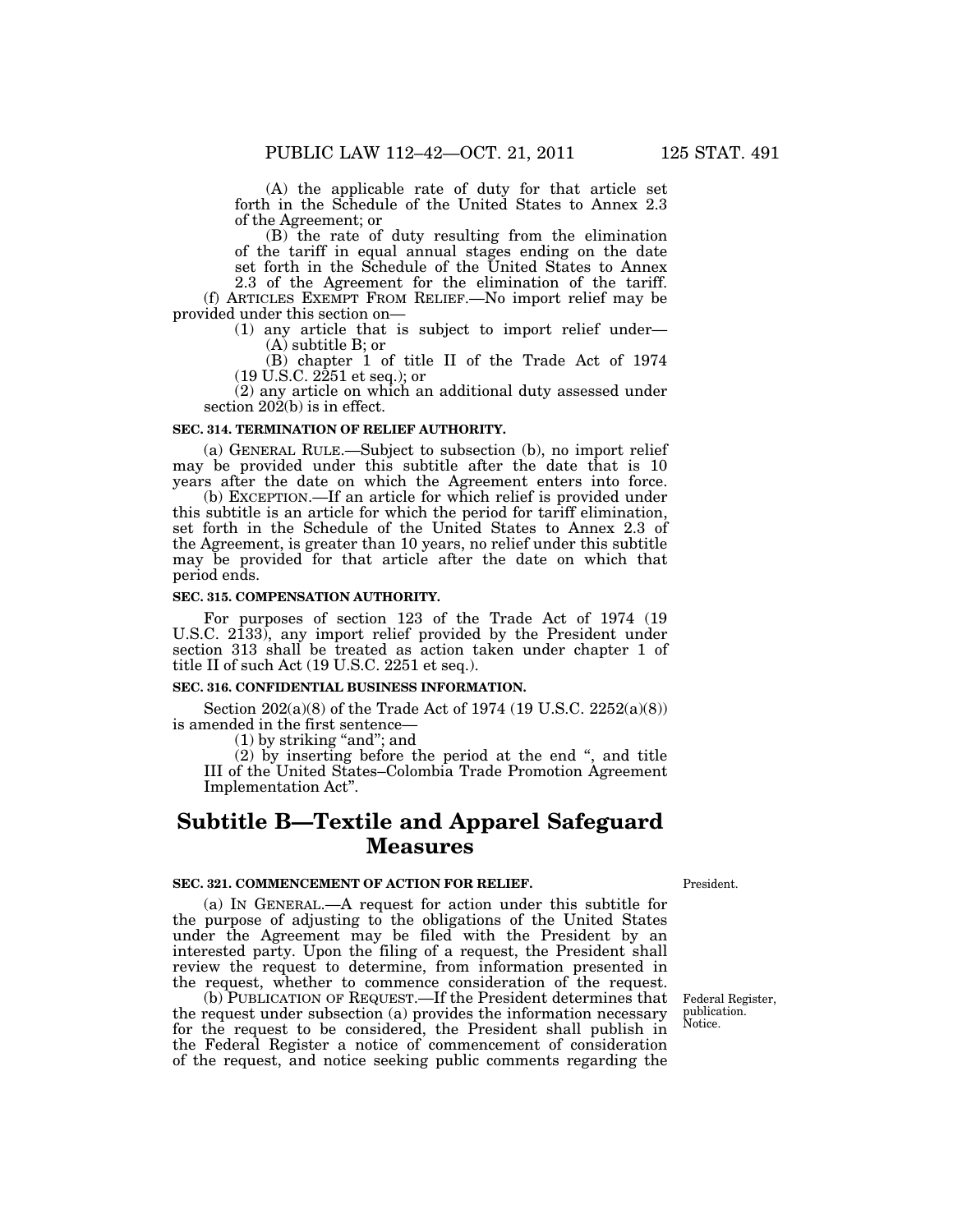request. The notice shall include a summary of the request and the dates by which comments and rebuttals must be received. **SEC. 322. DETERMINATION AND PROVISION OF RELIEF.** 

(a) DETERMINATION.— (1) IN GENERAL.—If a positive determination is made under section 321(b), the President shall determine whether, as a result of the elimination of a duty under the Agreement, a Colombian textile or apparel article is being imported into the United States in such increased quantities, in absolute terms or relative to the domestic market for that article, and under such conditions as to cause serious damage, or actual threat thereof, to a domestic industry producing an article that is like, or directly competitive with, the imported article.

(2) SERIOUS DAMAGE.—In making a determination under paragraph (1), the President—

(A) shall examine the effect of increased imports on the domestic industry, as reflected in changes in such relevant economic factors as output, productivity, utilization of capacity, inventories, market share, exports, wages, employment, domestic prices, profits and losses, and investment, no one of which is necessarily decisive; and

(B) shall not consider changes in consumer preference or changes in technology in the United States as factors supporting a determination of serious damage or actual

threat thereof.<br>(b) Provision of RELIEF.—

(1) IN GENERAL.—If a determination under subsection  $(a)$ is affirmative, the President may provide relief from imports of the article that is the subject of such determination, as provided in paragraph (2), to the extent that the President determines necessary to remedy or prevent the serious damage and to facilitate adjustment by the domestic industry.

(2) NATURE OF RELIEF.—The relief that the President is authorized to provide under this subsection with respect to imports of an article is an increase in the rate of duty imposed on the article to a level that does not exceed the lesser of—

(A) the column 1 general rate of duty imposed under the HTS on like articles at the time the import relief is provided; or

(B) the column 1 general rate of duty imposed under the HTS on like articles on the day before the date on which the Agreement enters into force.

#### **SEC. 323. PERIOD OF RELIEF.**

(a) IN GENERAL.—Subject to subsection (b), the import relief that the President provides under section 322(b) may not be in effect for more than 2 years.

(b) EXTENSION.—

(1) IN GENERAL.—Subject to paragraph (2), the President may extend the effective period of any import relief provided under this subtitle for a period of not more than 1 year, if the President determines that—

(A) the import relief continues to be necessary to remedy or prevent serious damage and to facilitate adjustment by the domestic industry to import competition; and

(B) there is evidence that the industry is making a positive adjustment to import competition.

President.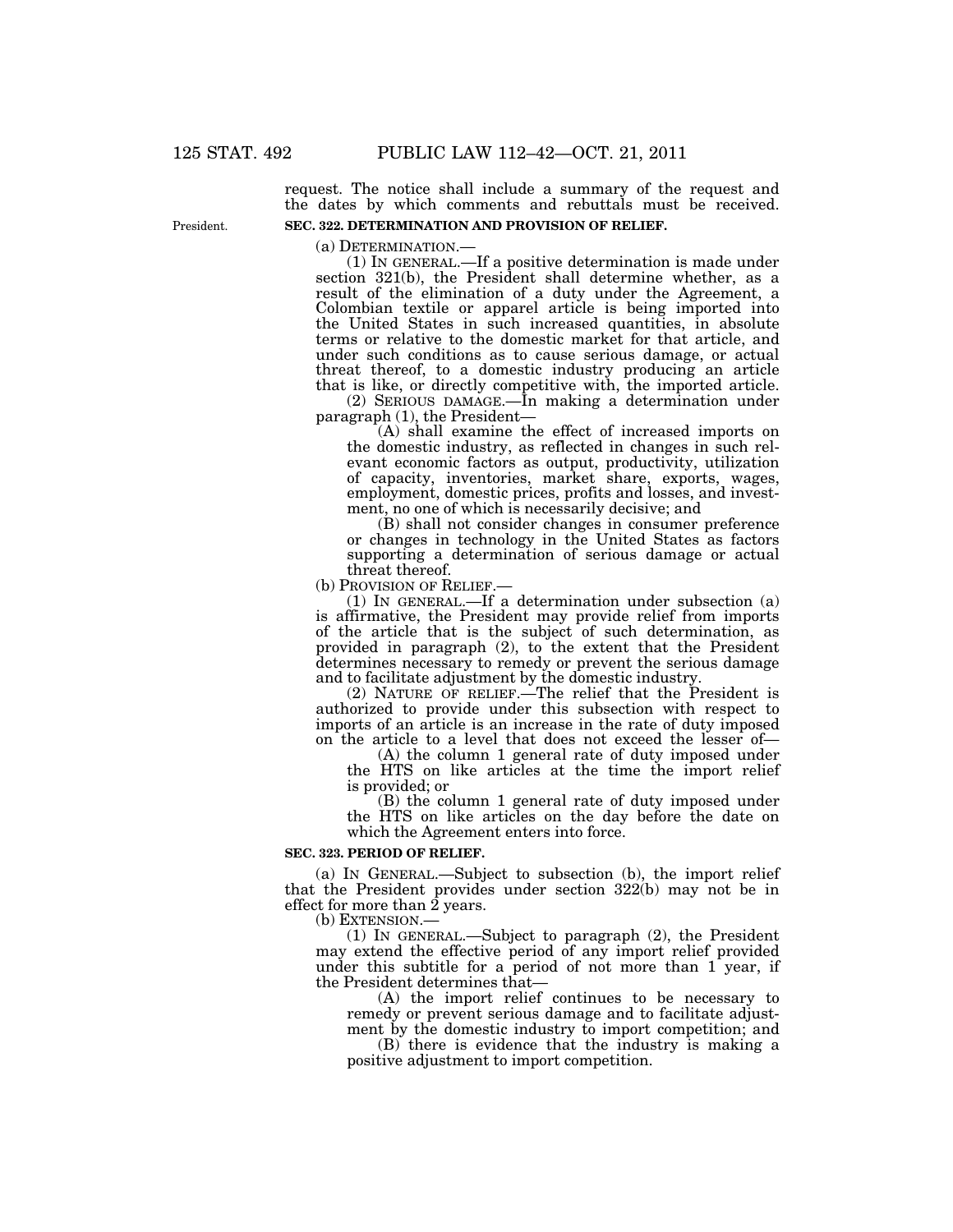(2) LIMITATION.—Any relief provided under this subtitle,

including any extensions thereof, may not, in the aggregate, be in effect for more than 3 years.

#### **SEC. 324. ARTICLES EXEMPT FROM RELIEF.**

The President may not provide import relief under this subtitle with respect to an article if—

(1) import relief previously has been provided under this subtitle with respect to that article; or

(2) the article is subject to import relief under—

(A) subtitle A; or

(B) chapter 1 of title II of the Trade Act of 1974 (19 U.S.C. 2251 et seq.).

### **SEC. 325. RATE AFTER TERMINATION OF IMPORT RELIEF.**

On the date on which import relief under this subtitle is terminated with respect to an article, the rate of duty on that article shall be the rate that would have been in effect but for the provision of such relief.

### **SEC. 326. TERMINATION OF RELIEF AUTHORITY.**

No import relief may be provided under this subtitle with respect to any article after the date that is 5 years after the date on which the Agreement enters into force.

## **SEC. 327. COMPENSATION AUTHORITY.**

For purposes of section 123 of the Trade Act of 1974 (19 U.S.C. 2133), any import relief provided by the President under this subtitle shall be treated as action taken under chapter 1 of title II of such Act (19 U.S.C. 2251 et seq.).

## **SEC. 328. CONFIDENTIAL BUSINESS INFORMATION.**

The President may not release information received in connection with an investigation or determination under this subtitle which the President considers to be confidential business information unless the party submitting the confidential business information had notice, at the time of submission, that such information would be released by the President, or such party subsequently consents to the release of the information. To the extent a party submits confidential business information, the party shall also provide a nonconfidential version of the information in which the confidential business information is summarized or, if necessary, deleted.

# **Subtitle C—Cases Under Title II of the Trade Act of 1974**

#### **SEC. 331. FINDINGS AND ACTION ON COLOMBIAN ARTICLES.**

(a) EFFECT OF IMPORTS.—If, in any investigation initiated under chapter 1 of title II of the Trade Act of 1974 (19 U.S.C. 2251 et seq.), the Commission makes an affirmative determination (or a determination which the President may treat as an affirmative determination under such chapter by reason of section 330(d) of the Tariff Act of 1930 (19 U.S.C. 1330(d)), the Commission shall also find (and report to the President at the time such injury determination is submitted to the President) whether imports of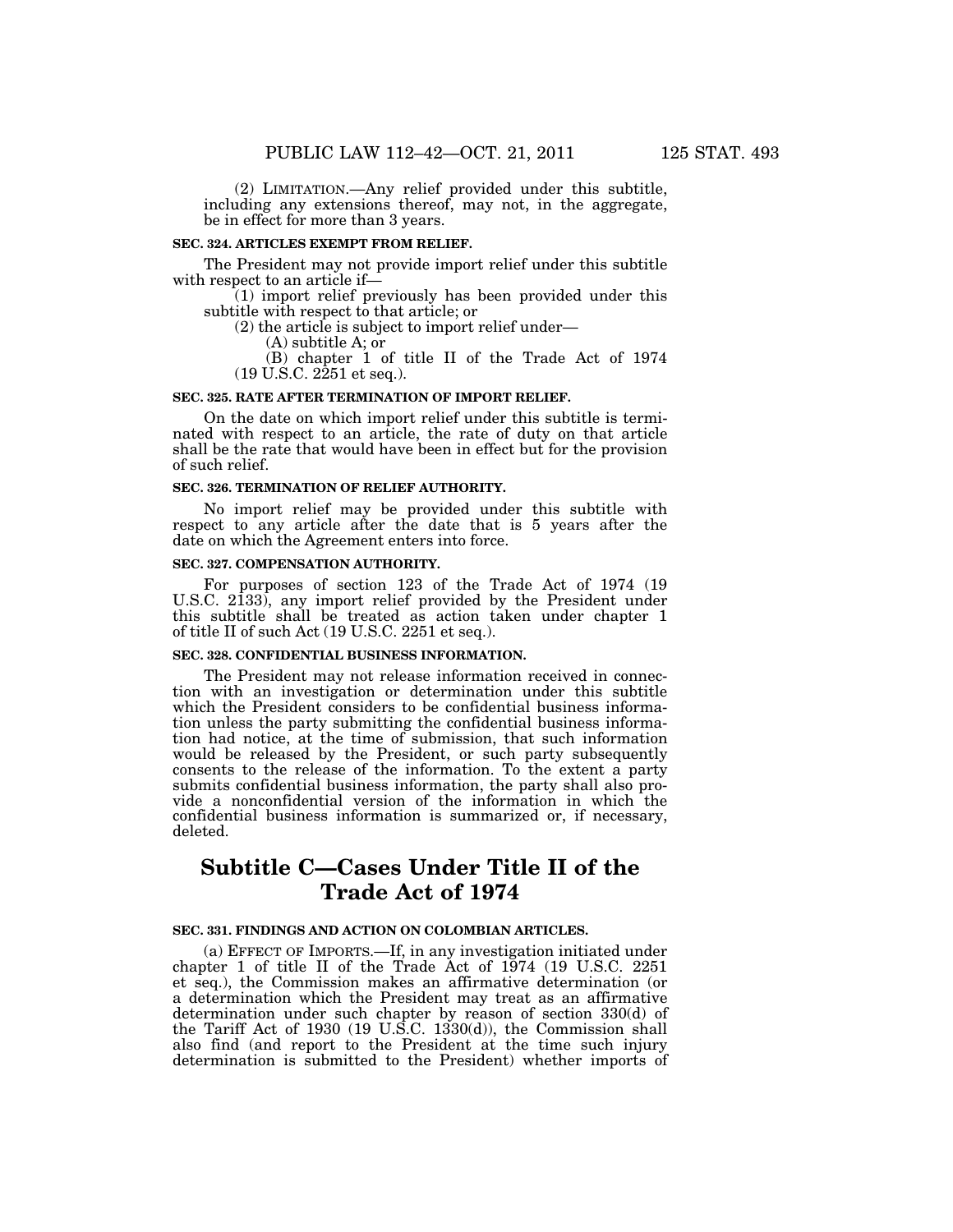the Colombian article are a substantial cause of serious injury or threat thereof.

(b) PRESIDENTIAL DETERMINATION REGARDING COLOMBIAN ARTI-CLES.—In determining the nature and extent of action to be taken under chapter 1 of title II of the Trade Act of 1974 (19 U.S.C. 2251 et seq.), the President may exclude from the action Colombian articles with respect to which the Commission has made a negative finding under subsection (a).

## **TITLE IV—PROCUREMENT**

#### **SEC. 401. ELIGIBLE PRODUCTS.**

Section 308(4)(A) of the Trade Agreements Act of 1979 (19 U.S.C.  $2518(4)(A)$  is amended-

 $(1)$  by striking "or" at the end of clause (vii);

(2) by striking the period at the end of clause (viii) and inserting ''; or''; and

(3) by adding at the end the following new clause:

" $(ix)$  a party to the United States–Colombia Trade Promotion Agreement, a product or service of that country or instrumentality which is covered under that agreement for procurement by the United States.''.

# **TITLE V—EXTENSION OF ANDEAN TRADE PREFERENCE ACT**

#### **SEC. 501. EXTENSION OF ANDEAN TRADE PREFERENCE ACT.**

(a) EXTENSION.—Section 208(a) of the Andean Trade Preference Act (19 U.S.C. 3206(a)) is amended—

 $(1)$  in paragraph  $(1)(A)$ , by striking "February 12, 2011" and inserting "July 31, 2013"; and

(2) in paragraph (2), by striking ''February 12, 2011'' and inserting " $\bar{\text{J}}$ uly  $\bar{3}1, \bar{2}013$ ".

(b) TREATMENT OF CERTAIN APPAREL ARTICLES.—Section  $204(b)(3)$  of the Andean Trade Preference Act  $(19 \text{ U.S.C. } 3203(b)(3))$ is amended—

 $(1)$  in subparagraph  $(B)$ —

(A) in clause (iii)—

(i) in subclause (II), by striking ''8 succeeding 1 year periods" and inserting "10 succeeding 1-year periods''; and

 $(ii)$  in subclause  $(III)(bb)$ , by striking "and for the succeeding 3-year period" and inserting "and for the succeeding 5-year period''; and

(B) in clause  $(v)(\overline{II})$ , by striking "7 succeeding 1-year periods'' and inserting ''9 succeeding 1-year periods''; and  $(2)$  in subparagraph  $(E)(ii)(II)$ , by striking "February 12,

2011'' and inserting ''July 31, 2013''. (c) EFFECTIVE DATE.—

(1) IN GENERAL.—The amendments made by this section shall apply to articles entered on or after the 15th day after the date of the enactment of this Act.

(2) RETROACTIVE APPLICATION FOR CERTAIN LIQUIDATIONS AND RELIQUIDATIONS.—

Applicability.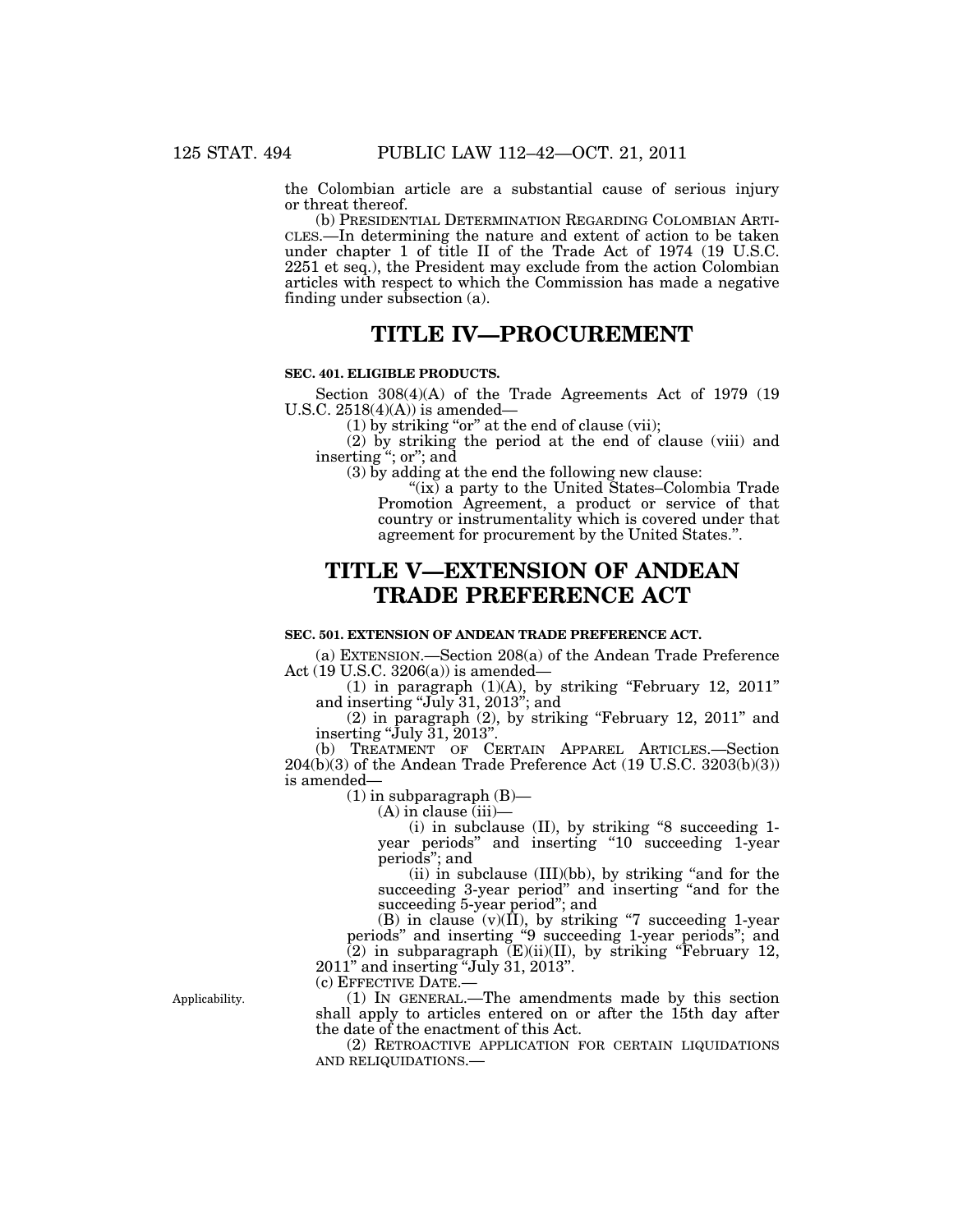(A) IN GENERAL.—Notwithstanding section 514 of the Tariff Act of 1930 (19 U.S.C. 1514) or any other provision of law and subject to subparagraph (B), any entry of an article to which duty-free treatment or other preferential treatment under the Andean Trade Preference Act would have applied if the entry had been made on February 12, 2011, that was made—

(i) after February 12, 2011, and

(ii) before the 15th day after the date of the enactment of this Act,

shall be liquidated or reliquidated as though such entry occurred on the date that is 15 days after the date of the enactment of this Act.

(B) REQUESTS.—A liquidation or reliquidation may be Deadline. made under subparagraph (A) with respect to an entry only if a request therefor is filed with U.S. Customs and Border Protection not later than 180 days after the date of the enactment of this Act that contains sufficient information to enable U.S. Customs and Border Protection—

(i) to locate the entry; or

(ii) to reconstruct the entry if it cannot be located.

(C) PAYMENT OF AMOUNTS OWED.—Any amounts owed Deadline. by the United States pursuant to the liquidation or reliquidation of an entry of an article under subparagraph (A) shall be paid, without interest, not later than 90 days after the date of the liquidation or reliquidation (as the case may be).

(3) DEFINITION.—As used in this subsection, the term "entry" includes a withdrawal from warehouse for consumption.

## **TITLE VI—OFFSETS**

### **SEC. 601. ELIMINATION OF CERTAIN NAFTA CUSTOMS FEES EXEMP-TION.**

(a) IN GENERAL.—Section  $13031(b)(1)(A)(i)$  of the Consolidated Omnibus Budget Reconciliation Act of 1985 (19 U.S.C.  $58c(b)(1)(A)(i)$ ) is amended to read as follows:

''(i) the arrival of any passenger whose journey—

''(I) originated in a territory or possession of the United States; or

''(II) originated in the United States and was limited to territories and possessions of the United States;''.

(b) USE OF FEES.—The fees collected as a result of the amendment made by this section shall be deposited in the Customs User Fee Account, shall be available for reimbursement of customs services and inspections costs, and shall be available only to the extent provided in appropriations Acts.

(c) EFFECTIVE DATE.—This section and the amendments made by this section shall apply to passengers arriving from Canada, Mexico, or an adjacent island on or after the date that is 15 days after the date of the enactment of this Act.

Applicability. Canada. Mexico.